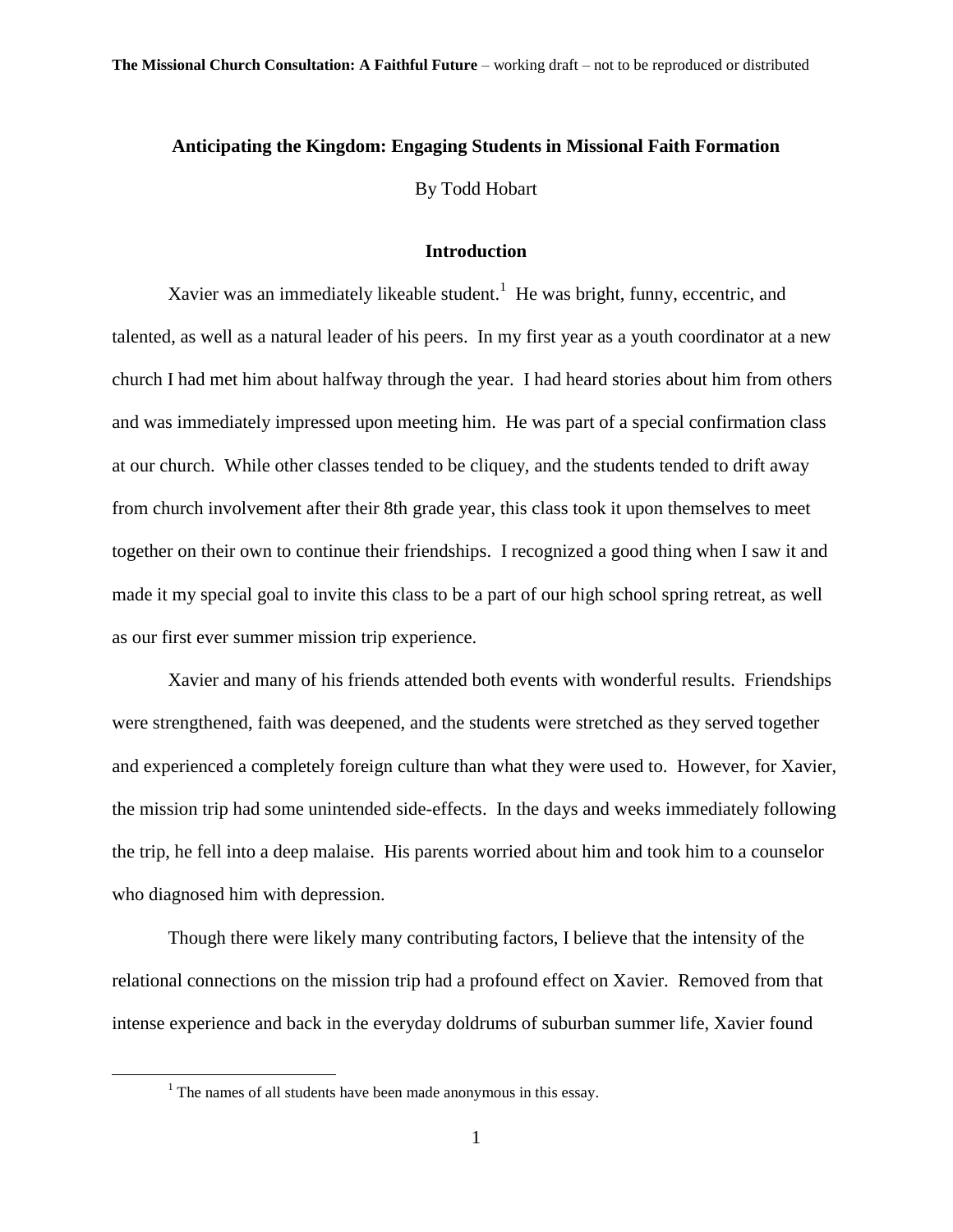himself deeply longing for the close friendships and special togetherness that can only come from powerful shared experiences as a group.

Coinciding with the depression came testing in Xavier's relationship with God. Where was God in this dark time? Why was Xavier in this place? Xavier had always been a bit unconventional in his faith, combining deep philosophical speculation and a passionate cry for justice for those in need while other high school freshmen sought a high kill to death ratio in Call of Duty games.

Slowly during this time, I saw and heard from Xavier less and less. I missed our old relationship and was saddened to see his eventual turn to a militant brand of atheism. He announced it via a tweet a little over a year after our first mission trip together. Xavier"s atheism was difficult for me to take: why hadn"t he talked more with me? I wished that he had felt free to explore his growing doubts with me before he abandoned his faith. Of course it was worse for his family. I learned again via tweet over his mom's tears in the kitchen when Xavier "came" out" to her as an atheist.

Ultimately, the story that Xavier had learned about God during confirmation and his time growing up was insufficient for Xavier"s later experiences and subsequent questions that arose. Instead he found that a different story best explained his life and the world he inhabits - a story that is very different from the Christianity that Xavier had been taught and experienced for his life until that time.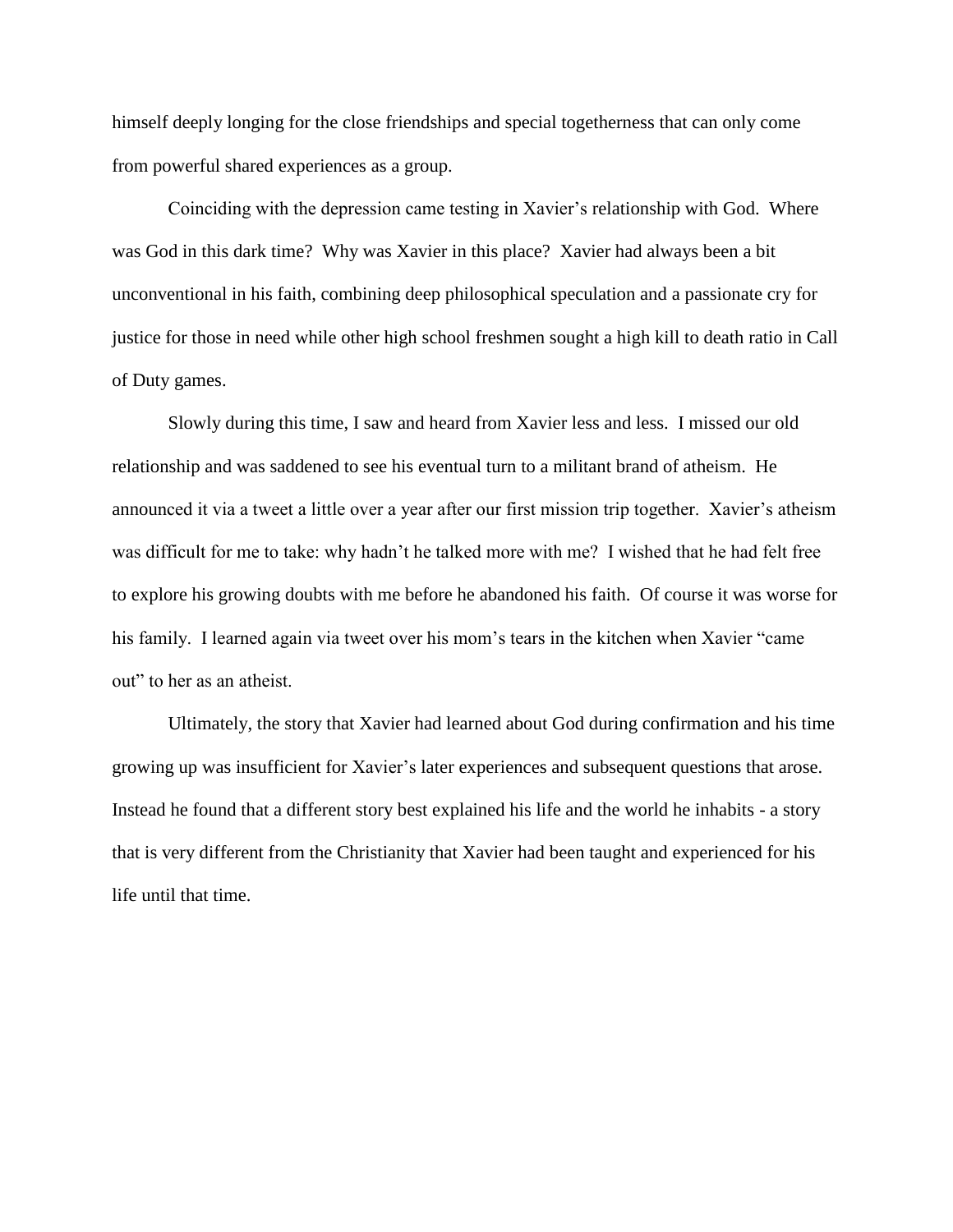## **The Power of Story**

Psychologists and researchers in human cognition have found that stories are the primary way that we make sense of the world and our place in it.<sup>2</sup> In fact, it is through using the aspects of story that information is stored and recalled in our minds. Through evolutionary adaptations and the parenting environment that humans are surrounded with as children, story becomes the way we think through, understand, and organize our world. Though facts and numbers can be persuasive on their own, they cannot compare to the power of a story to influence a person and stay lodged in that person's memory.

Fortunately, this accords well with our task in Christian faith formation. Missiologist Lesslie Newbigin reminds us that,

The dogma, the thing given for our acceptance in faith, is not a set of timeless propositions: it is a story. Moreover, it is a story which is not yet finished, a story in which we are still awaiting the end when all becomes clear."<sup>3</sup>

This is a story in which we are called to participate in significant ways. Recognizing this and imagining our role in the story is a crucial part of faith formation.

There are many different powerful narratives in American culture that have the potential to capture the hearts and minds of men and women. Each tells a unique story about the world that helps men, women, and youth to find their place in it. Consumer capitalism, liberal or conservative politics, Moralistic Therapeutic Deism, 4 an astounding variety of religions, or some combination thereof are just some of the many choices that each have the possibility of capturing

<sup>2</sup> See: Kendall Haven, *Story Proof: The Science Behind the Startling Power of Story* (Libraries Unlimited, 2007).

<sup>3</sup> Lesslie Newbigin, *The Gospel in a Pluralist Society* (Grand Rapids, MI: Eerdmans, 1989), 12.

<sup>4</sup> This term will be explained below. It is found in: Christian Smith and Melina Lundquist Denton, *Soul Searching: The Religious and Spiritual Lives of American Teenagers*, Reprint. (Oxford University Press, USA, 2009).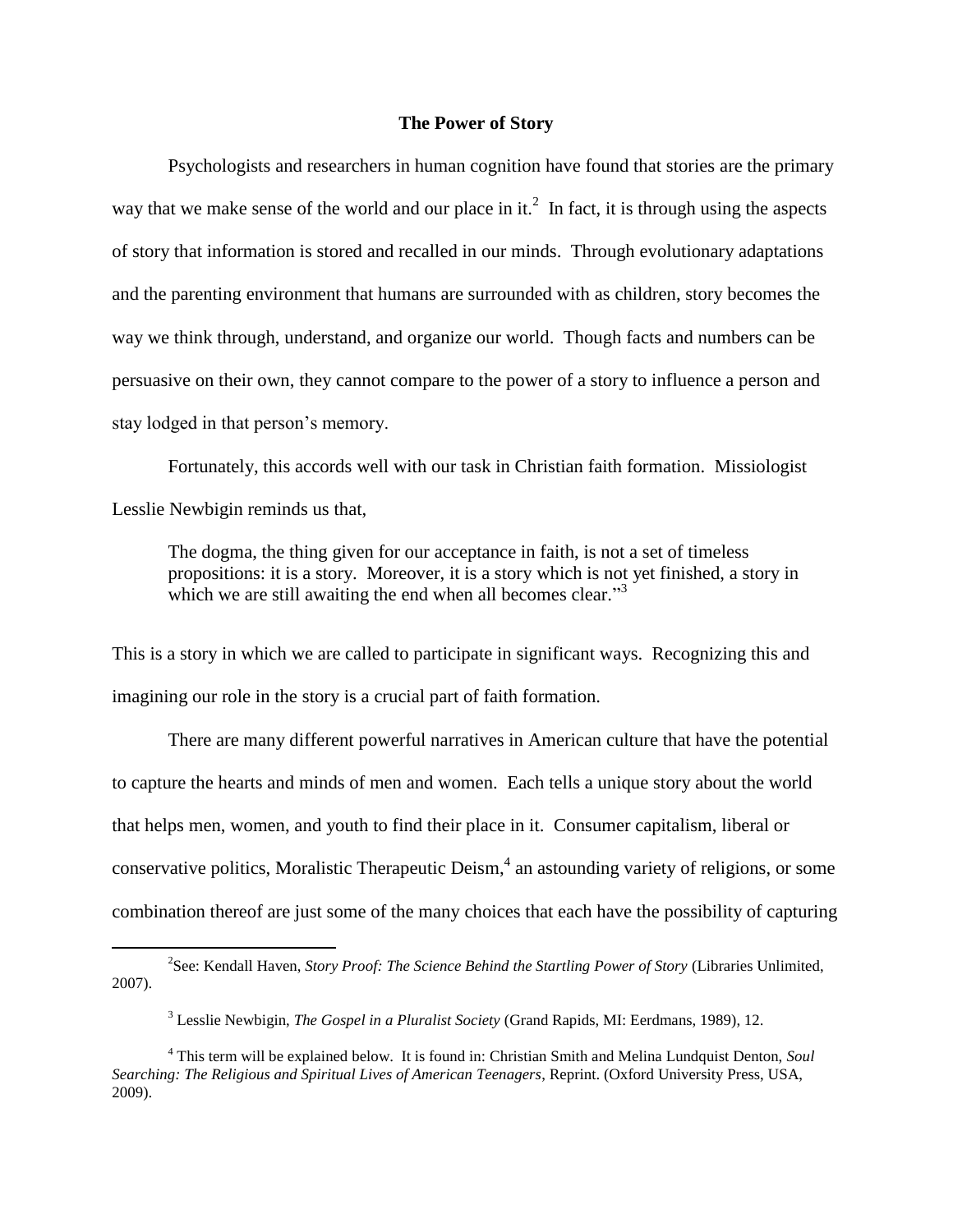adherents to their cause. Christianity competes with these philosophies in the marketplace of ideas and must tell its story in a compelling way by the power of the Spirit to engage its adherents in missional faith formation.

Faith formation intimately involves this idea of story. It is the story that we inhabit, that gives our lives shape, and helps us understand who we are. Faith formation is the process of helping students live into this story, understand its past, present, and future, and understand how their story fits into this larger story.

Left to our own devices, we often pursue counterfeit stories that our culture values which lack the power of something original. Of what worth is "life, liberty, and the pursuit of happiness" compared to the Kingdom of God? Why is spending money and purchasing goods the answer to terrorist threats? Why is the thought of dying with the most toys such an empty proposition?

#### Counterfeit Stories?

Among these many questions regarding counterfeit stories leading to happiness is one regarding the nature of the Christian "story" that teens in United States churches are learning today. Does it resemble the Christian story that has been handed down over thousands of years through various theological traditions, or is it another one entirely? The National Study of Youth and Religion offers one answer to this question, and it is a disturbing one. This study is the most comprehensive research on teen spirituality and religious belief in recent years.<sup>5</sup> After sifting through and analyzing the survey and interview data, the researchers proposed a tentative hypothesis that the majority of teens in the United States practice a faith that has colonized

 $<sup>5</sup>$  It included 3,370 telephone surveys and 267 in-depth interviews with youth between 13 and 17 years old</sup> in 45 different states. Ibid., 292, 302.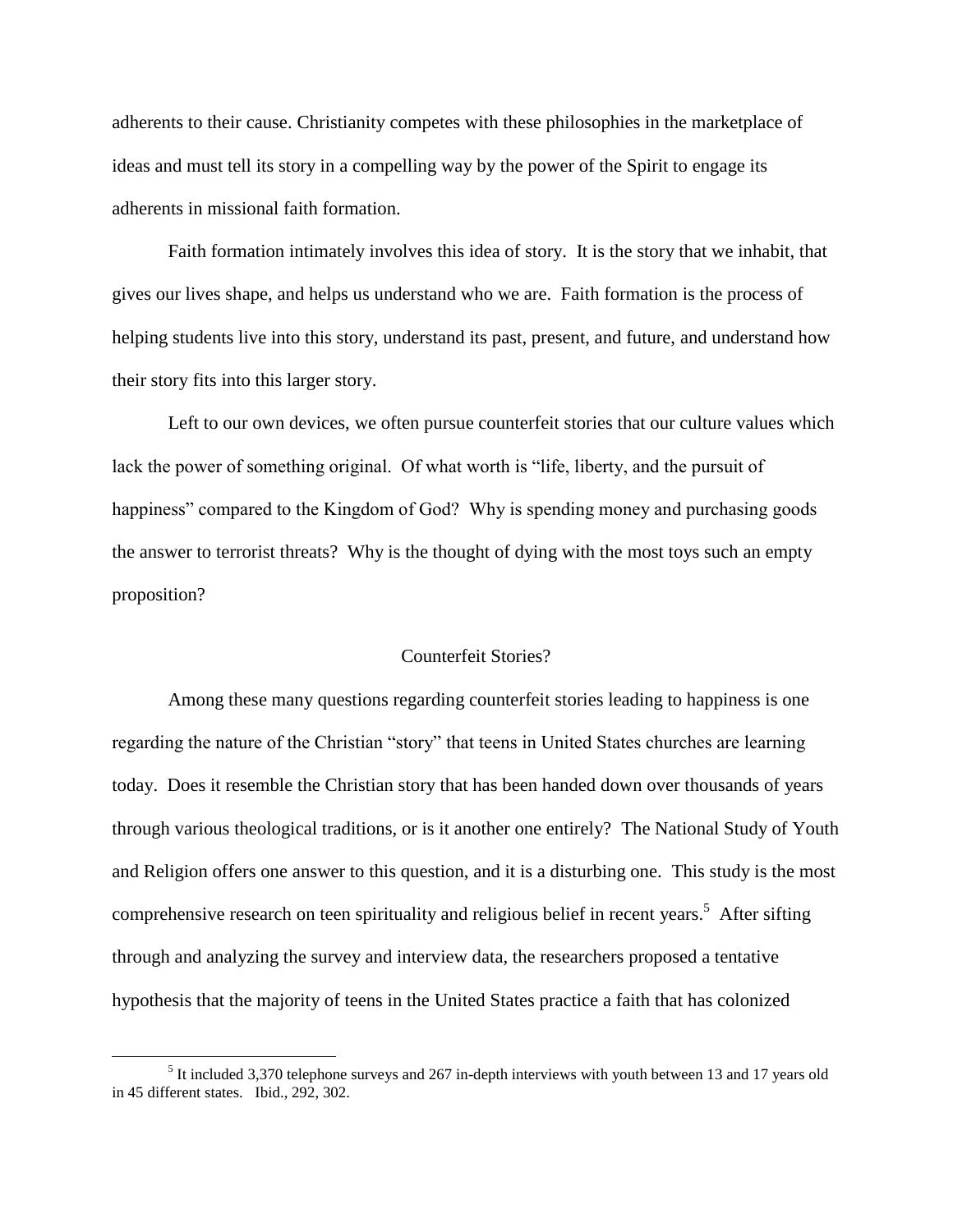traditional religions without respect for denominational boundaries. Though this faith may bear some similarities to each religious tradition, it is markedly different from each one and does not resemble the traditional teachings of the Christian faith within the United States. The researchers labeled this colonizing force: "Moralistic Therapeutic Deism" (MTD).<sup>6</sup>

The problem with MTD for Christianity is that it closely mimics traditional versions of the faith, but it leaves out crucial pieces that are important for its functioning as a whole. The moralistic part of MTD places an importance on being good, nice, responsible, pleasant, and getting along with people. Most people would likely agree that these are better character traits than being unpleasant, rude, disrespectful, lazy, and incorrigible. However, Christianity is about far more than "fulfilling one"s personal potential, and not being socially disruptive or interpersonally obnoxious."<sup>7</sup> Sometimes Christians are called to take difficult stands on issues that are important to them. Sojourners CEO Jim Wallis has been arrested 22 times for peaceful demonstrations on issues that mattered deeply to him because of his faith. $8$  Consider Jesus' radical actions in the temple to drive out the money-changers.<sup>9</sup> In a world filled with injustice and persecution, being *nice* is not good enough.

The therapeutic aspect of MTD has an individualistic emphasis that places an importance on, "feeling good, happy, secure, at peace."<sup>10</sup> Again, it is hard to argue that these are bad

 $\overline{a}$ 

 $10$  Ibid., 164.

<sup>6</sup> Ibid., 162-171.

 $<sup>7</sup>$  Ibid., 163.</sup>

<sup>8</sup> Dan Gilgoff, "Evangelical Minister Jim Wallis is in Demand in Obama"s Washington," *US News and World Report*, March 31, 2009, http://www.usnews.com/news/religion/articles/2009/03/31/evangelical-minister-jimwallis-is-in-demand-in-obamas-washington.

<sup>&</sup>lt;sup>9</sup> Matthew 21:12-13.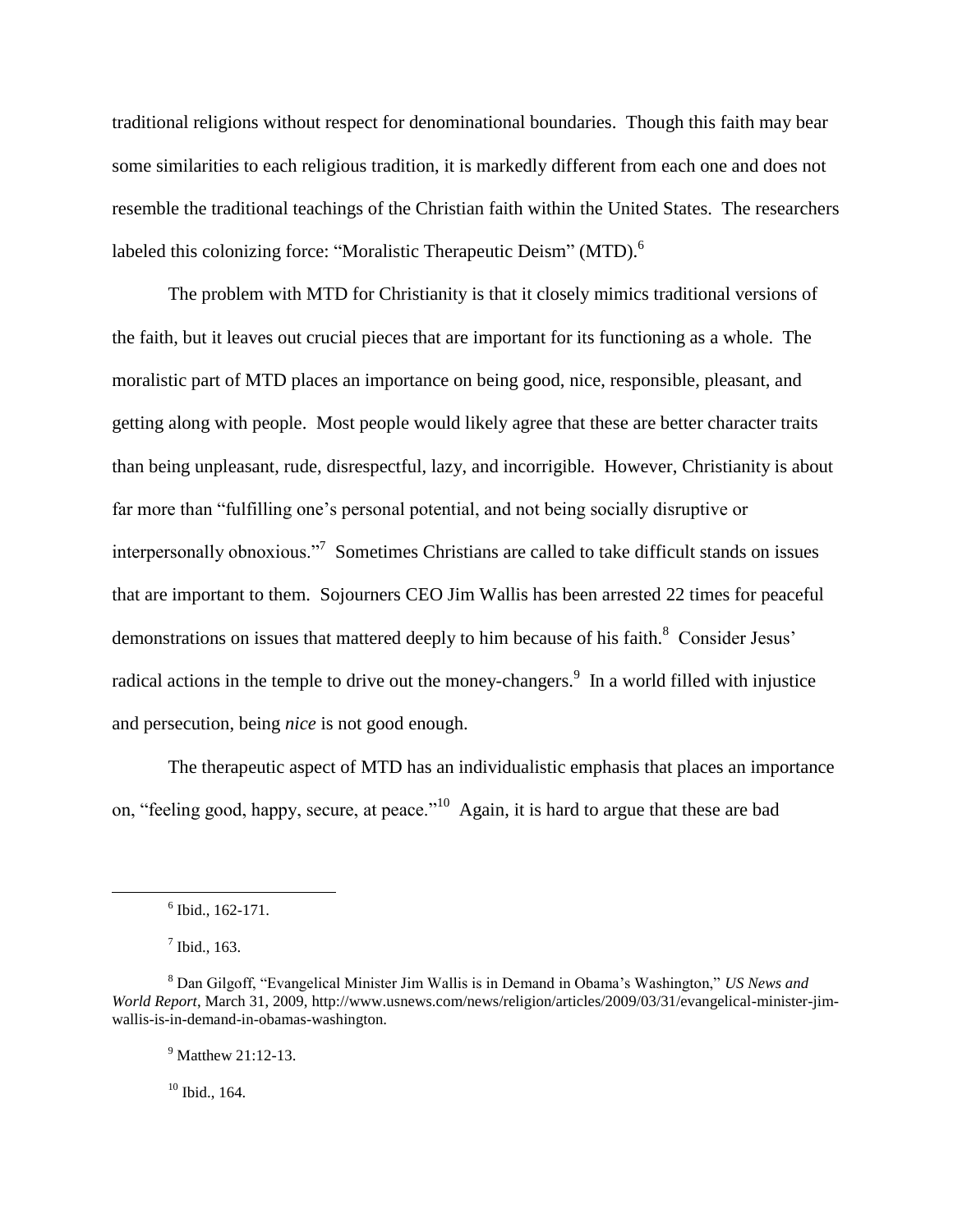qualities to possess. Yet, this stands in stark contrast to Jesus" call to take up the cross and follow him.

The way of Jesus and the cross is one of suffering, temptation, and trial. It is about being involved in the messiest and dirtiest parts of life, facing the reality that we are all at once both saint and sinner, and coming to grips with who we really are as people. Solidarity and identification with those who are suffering most often does not lead to feeling good, happy and secure. It can be profoundly unsettling to not only face the ravaging effects of sin in the lives of others, but also to see it in one"s own life. This therapeutic part of MTD flies in the face of the cross and the way of Jesus in the world.

The final part of MTD, deism, involves the knowledge that a god exists who is watching over the world. However, this god is not very personal, nor is this god trinitarian. This god is profoundly distant and mostly uninvolved with the world, except during the rare times when the MTD practitioners may call on that god to restore a sense of personal well-being. In contrast, the God of the Christian scriptures in known through Father, Son, and Holy Spirit. This God is active in the world, creating, healing, reconciling, and has called a people to join with him in that work.

What, then, is the antidote to this counterfeit story that many Christian U.S. teens have subscribed to? It is clear that there is no easy answer to this question; however, the idea of *missional faith formation* is raised in this essay as a part of the solution. To do this, it is first necessary to understand what *missional* has to do with *faith formation*.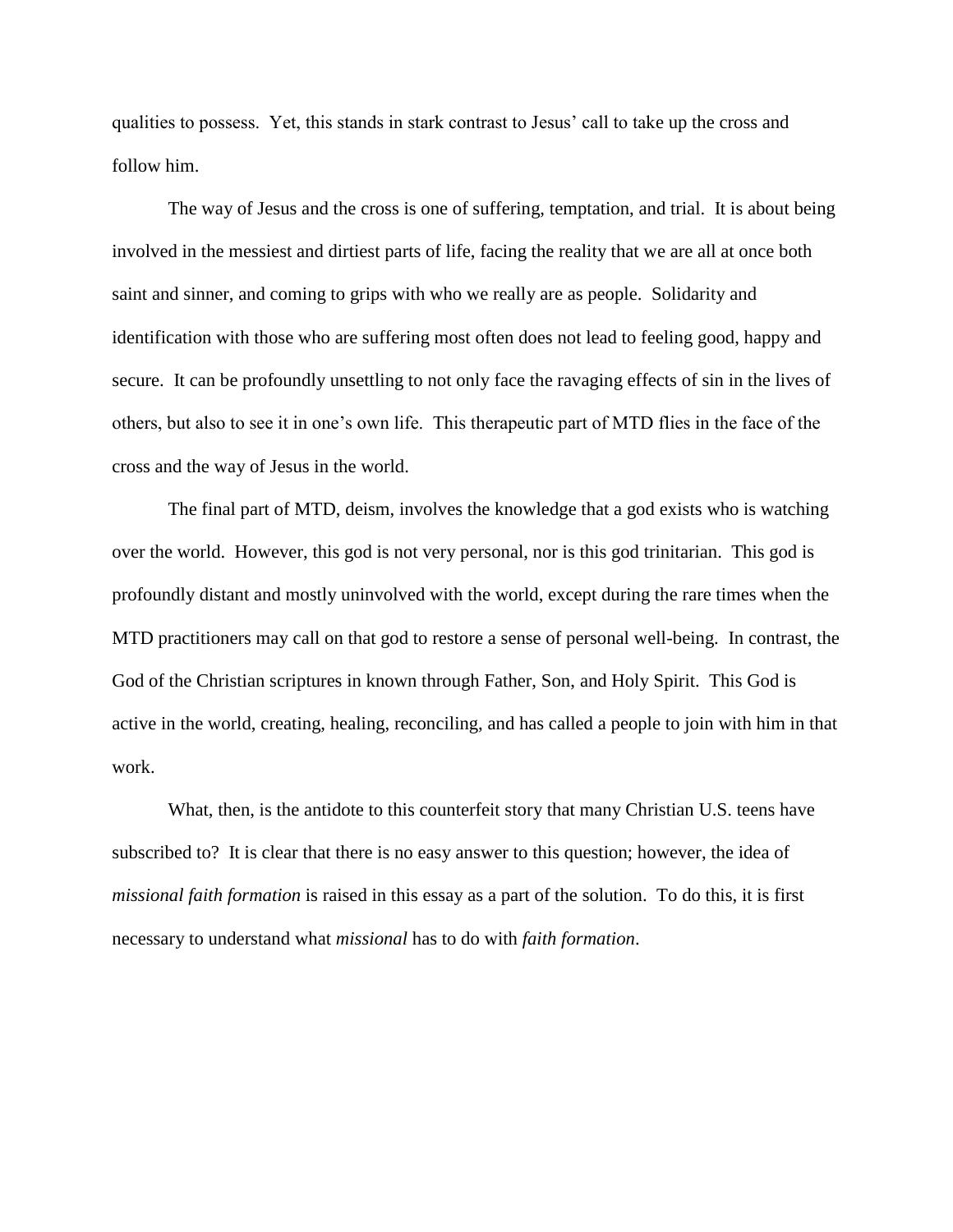#### **Missional**

The 20th century began with the audacious thought that the world could be evangelized by Christians within a generation.<sup>11</sup> This was a time of optimism and faith in progress by human effort. The World Missionary Conference of 1910 in Edinburgh, Scotland, exemplified this kind of thinking. However, through two world wars and a greater understanding of peoples around the world, these views were chastened, and thinking around a theology of mission continued to change with these new insights.

One of the groups that made significant contributions to a theology of mission in the 20th century was the International Missionary Council (IMC). This council began in 1921 as a continuation of the work began at the Edinburgh Conference in 1910. The IMC met every few years in different locations around the globe to discuss innovations and issues in Christian mission.

At the 1938 IMC conference in Tambaram, India, and at the 1952 conference in Willingen, Germany, significant questions were raised about the nature of the church and its obligation to the world and around the concept of the *missio Dei*. 12 Is Christian mission primarily an activity of the church, or does it originate from the activity of the triune God? These issues and questions would factor significantly in missiologist and theologian Lesslie Newbigin"s later contributions to a missiological ecclesiology, which in turn would significantly influence the authors of the seminal volume *Missional Church*. 13

<sup>11</sup> For a more detailed history of this period, see: Craig Van Gelder and Dwight J. Zscheile, *The Missional Church in Perspective: Mapping Trends and Shaping the Conversation* (Baker Academic, 2011), 21–22.

 $12$  M.W. Goheen, "'As the Father has sent me, I am sending you': J.E. Lesslie Newbigin's Missionary Ecclesiology" (University of Utrecht, 2000), 22–24, 49–51.

<sup>13</sup> Gelder and Zscheile, *The Missional Church in Perspective*, 5.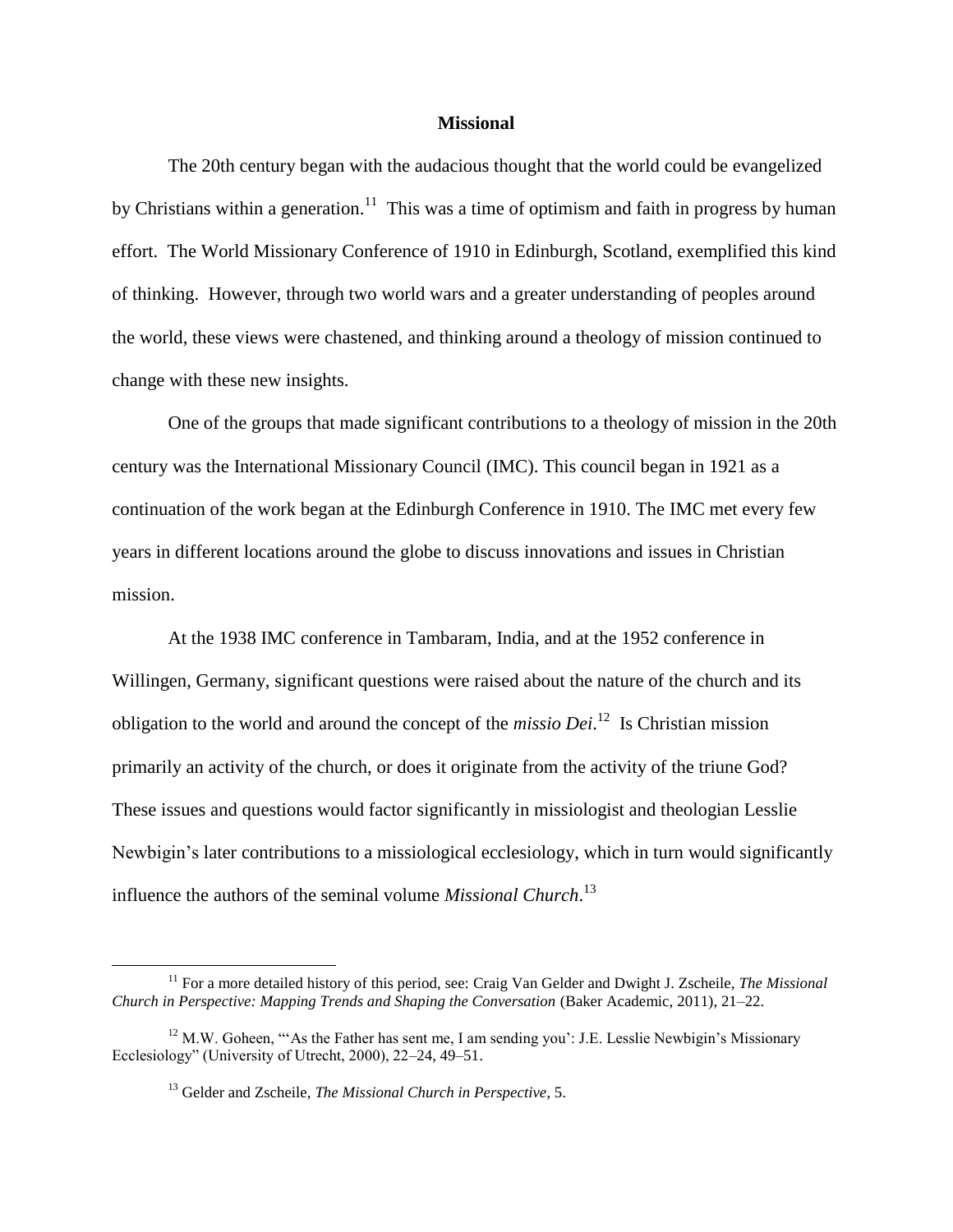Craig Van Gelder and Dwight Zscheile have recently created a helpful resource that charts the history of the missional church conversation, while also providing suggestions for future directions.<sup>14</sup> In their book, the authors note several important theological concepts that underlie the missional church conversation. Among them are the ideas of the *missio Dei* and the reign of God.<sup>15</sup> These two ideas will be covered here as they are important to understanding what missional faith formation looks like.

## The *Missio Dei* and the Reign of God

The *missio Dei* concept has been important in missiology since the middle of the 20th century. The 1952 meeting of the IMC in Willingen, Germany, marked an important shift from an ecclesiocentric to a theocentric understanding of mission.<sup>16</sup> This meant that instead of mission being seen primarily as an activity of the church, it was instead understood first as God"s activity, and secondarily as something the church participates in. After this meeting, the term, *missio Dei*, took hold as a means to conceptualize the shift that had taken place. During the 1960s, the meaning of the term was expanded and often used to marginalize the role of the church in God's mission.<sup>17</sup> During this radical period, some mission theologians doubted that the church had much of a place at all in what God was doing in the world. Though the term has been used to promote different agendas, it has played a key role in relating mission to the

 $\overline{a}$ 

<sup>16</sup> J. Verkuyl, *Contemporary Missiology: An Introduction* (Grand Rapids, MI: Eerdmans, 1978), 3.

<sup>14</sup> Gelder and Zscheile, *The Missional Church in Perspective*.

<sup>&</sup>lt;sup>15</sup> Ibid., 5-7. Also included are: connecting ecclesiology and missiology, the church's missionary nature, Trinitarian missiology, and a missional hermeneutic. While not specifically addressed in this essay, each of these ideas are important concepts that inform the proposal being made here.

<sup>17</sup> D.J. Bosch, *Transforming Mission: Paradigm Shifts in Theology of Mission* (Maryknoll, NY: Orbis Books, 1991), 392.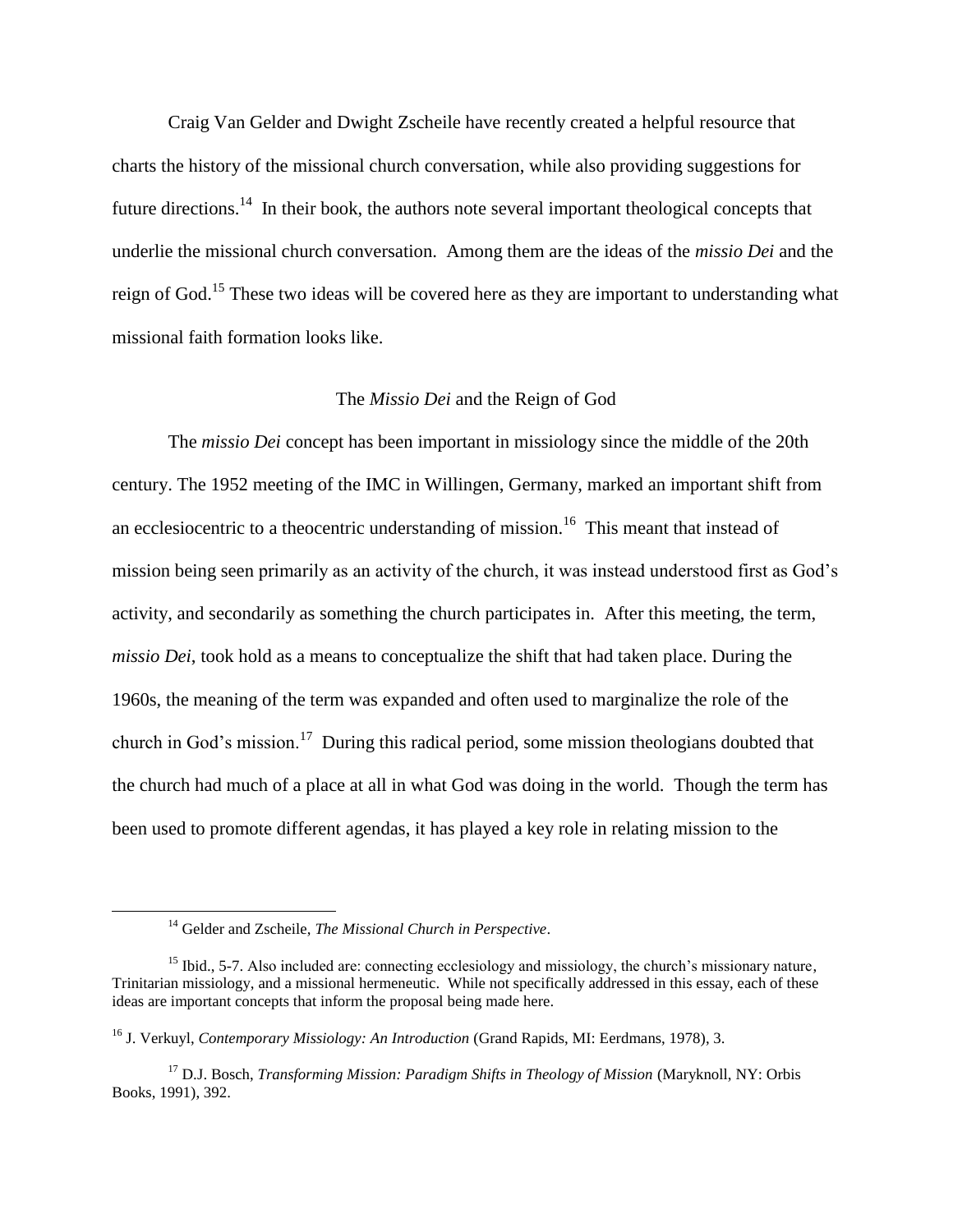doctrine of the Trinity and in reinforcing that mission is to be understood as part of the nature of God before it is understood as an activity of the church.

An understanding of the *missio Dei* holds that mission is first of all derived from the sending nature of God:

The classical doctrine on the *missio Dei* as God the Father sending the Son, and God the Father and the Son sending the Spirit was expanded to include yet another "movement": Father, Son, and Holy Spirit sending the church into the world.<sup>18</sup>

The church's call to mission thus follows from the sending nature of God, and it involves participation in the mission that God is already engaged in. Thus, the *missio ecclesiae* is secondary to and derived from the *missio Dei*.<sup>19</sup> The sending emphasis from the doctrine of the Trinity has also recently been supplemented by insights from social doctrines of the Trinity, which help to shed light on what participating in God's mission could look like for congregations.<sup>20</sup>

The church"s participation in the *missio Dei* must also include in its focus the New Testament concept of the reign of God, as the *missio Dei* is the means through which God"s reign is made evident in this world. So what is God about in the world? This is no small matter. Jesus' death and resurrection fulfilled a cosmic purpose: the redemption of the entire creation.<sup>21</sup> We anticipate a kingdom one day in which swords are beaten into plows hard a halo no longer rises against nation, and wolves and lambs eat together.<sup>22</sup> As the church, we have the privilege

<sup>18</sup> Ibid., 390.

<sup>19</sup> J.A. Kirk, *What is Mission? Theological Explorations* (Minneapolis, MN: Fortress Press, 2000), 31.

<sup>&</sup>lt;sup>20</sup> J. Swart et al., "Toward a Missional Theology of Participation: Ecumenical Reflections on Contributions to Trinity, Mission, and Church," *Missiology: An International Review* 37, no. 1 (2009): 77-84.

 $21$  Colossians 1:16-23.

 $^{22}$  Isaiah 2:1-4, 65:17-25.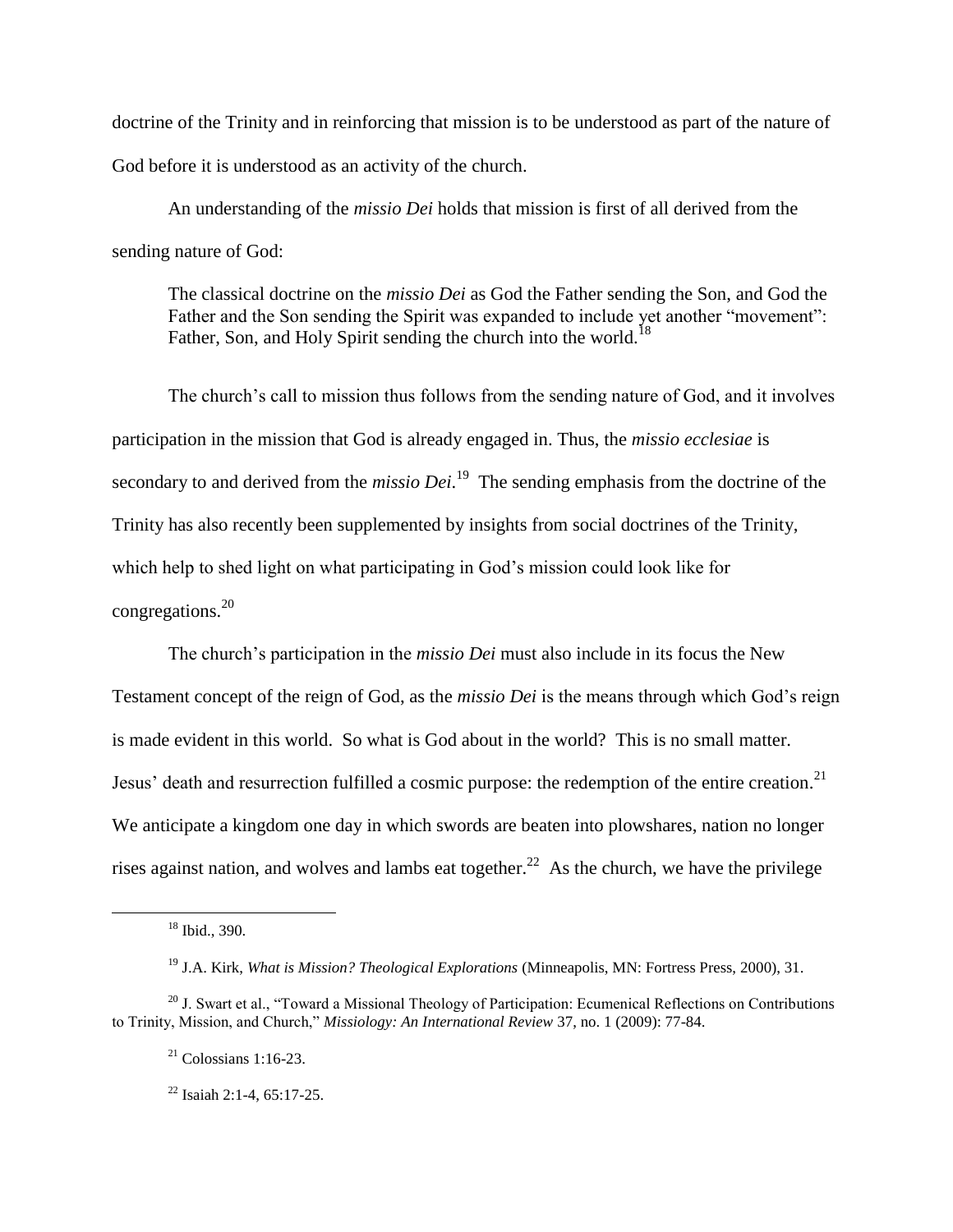to live right now as if that kingdom were present right now. And it is – in part. "For now we see in a mirror, dimly, but then we will see face to face. Now I know only in part; then I will know fully, even as I have been fully known."<sup>23</sup> With his life, death, and resurrection, Jesus inaugurated, or brought this future kingdom crashing into the present. We, as the church, live into God"s mission as we represent and anticipate this now and future kingdom.

So, what does this look like? It is as broad and cosmic as the redemption of the entire creation. J. Andrew Kirk describes many facets to mission, including: announcing good news, justice for the poor, encountering other religions, overcoming violence and building peace, care for creation, and sharing in partnership, among others.<sup>24</sup> Mission is as broad and comprehensive as our ability to discern the Spirit's movement in redeeming and restoring the world.

#### Missional Faith Formation

Missional faith formation takes place by joining in the life of the triune God in accomplishing God"s mission in the world: the work of restoring and redeeming all of creation. One might think: "all of that is well and good, but what does mission have to do with faith formation?" At first glance, one could wonder what they have to do with one another at all. Faith formation, it would seem, involves the intentional processes of guiding, equipping, supporting, and teaching those who have already professed faith in Christ. Mission seems to be about joining with the triune God in God"s work in redeeming and restoring the broken creation. One seems to be a centrifugal activity, focused inside the congregation, and the other seems to be a centripetal activity, focused outside the congregation. So, what do those have to do with one another?

 $23$  1 Corinthians 13:12 (NRSV).

<sup>24</sup> Kirk, *What is Mission? Theological Explorations*.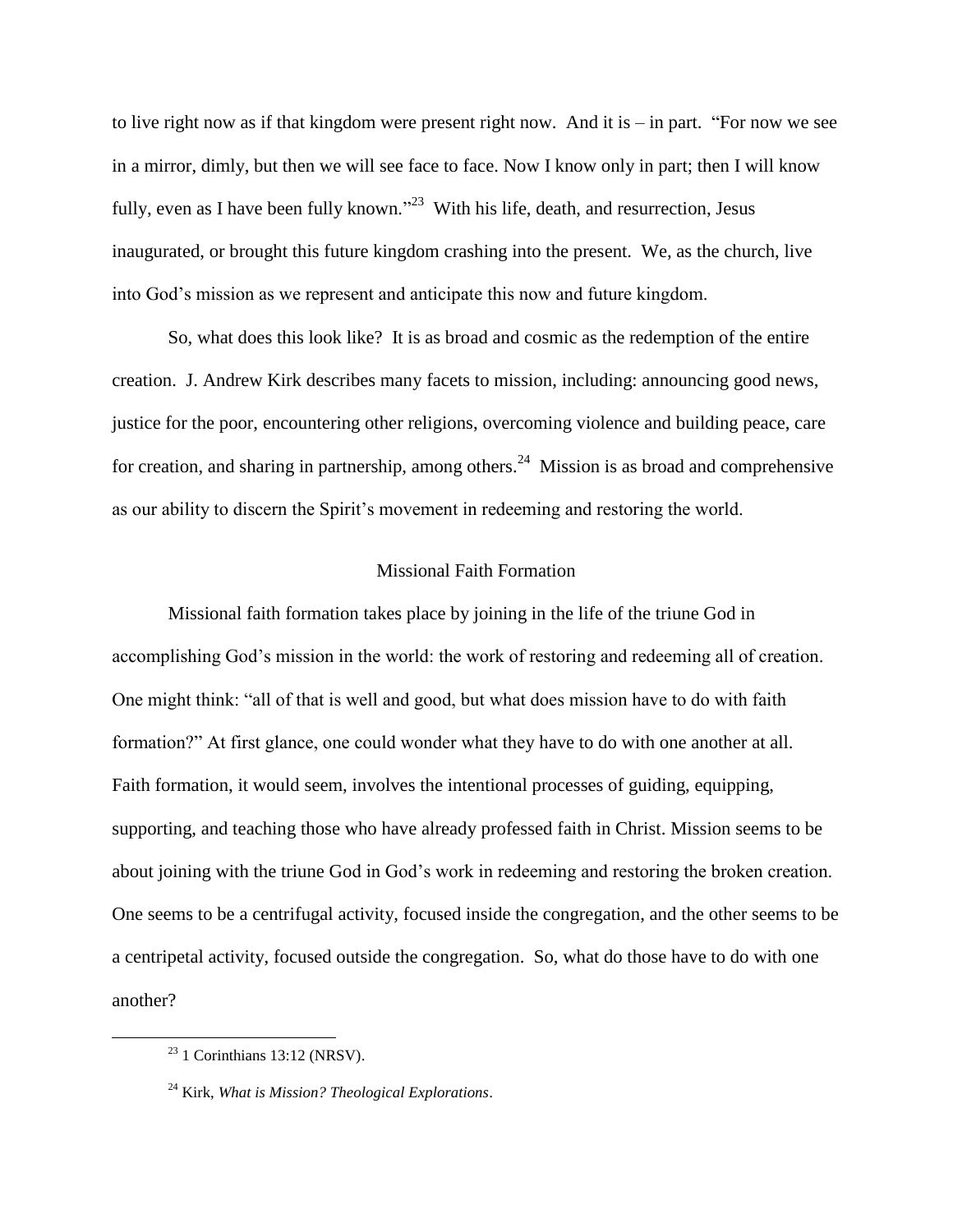The contention of this essay is that all true faith formation involves joining in mission. This seems to be the natural process for each person that shapes his or her faith and helps in understanding God better. It is as we engage in mission that our faith is shaped, we know and love God more, and our relationships with one another are deepened. This process of engaging with God in mission involves seeing where our story fits in with God"s story, and the story of the redemption of the entire world. It brings our story in contact with the stories of others, those whom we serve and witness to God's reality and work in the world. This intermingling of stories: God's story, our story, and the story of others, is part of the key work in faith formation. I believe that this can be seen through the stories in Christian scripture itself.

## A Missional Hermeneutic

Though the popularity of the word *missional* may be of recent vintage, it is important to note that the ideas behind it are as old as the story of God's work in redeeming the whole world. The story of God"s work to call a people out of the world for God"s own purposes begins in the book of Genesis with the call of Abraham to be a blessing to all of the nations.<sup>25</sup> Abraham is immediately sent on his journey to the promised land – a land to belong to his descendants though he would never be able to claim it as his own. Abraham"s faith is shaped as he responds to God"s missional call to leave his comfortable surroundings and engage with God"s work in the world. It is on this journey of being sent out by God that Abraham encounters the many challenges that would shape his character and earn him the distinction of being the father of faith.<sup>26</sup>

 $25$  Genesis 12:1-3.

 $26$  Romans 4.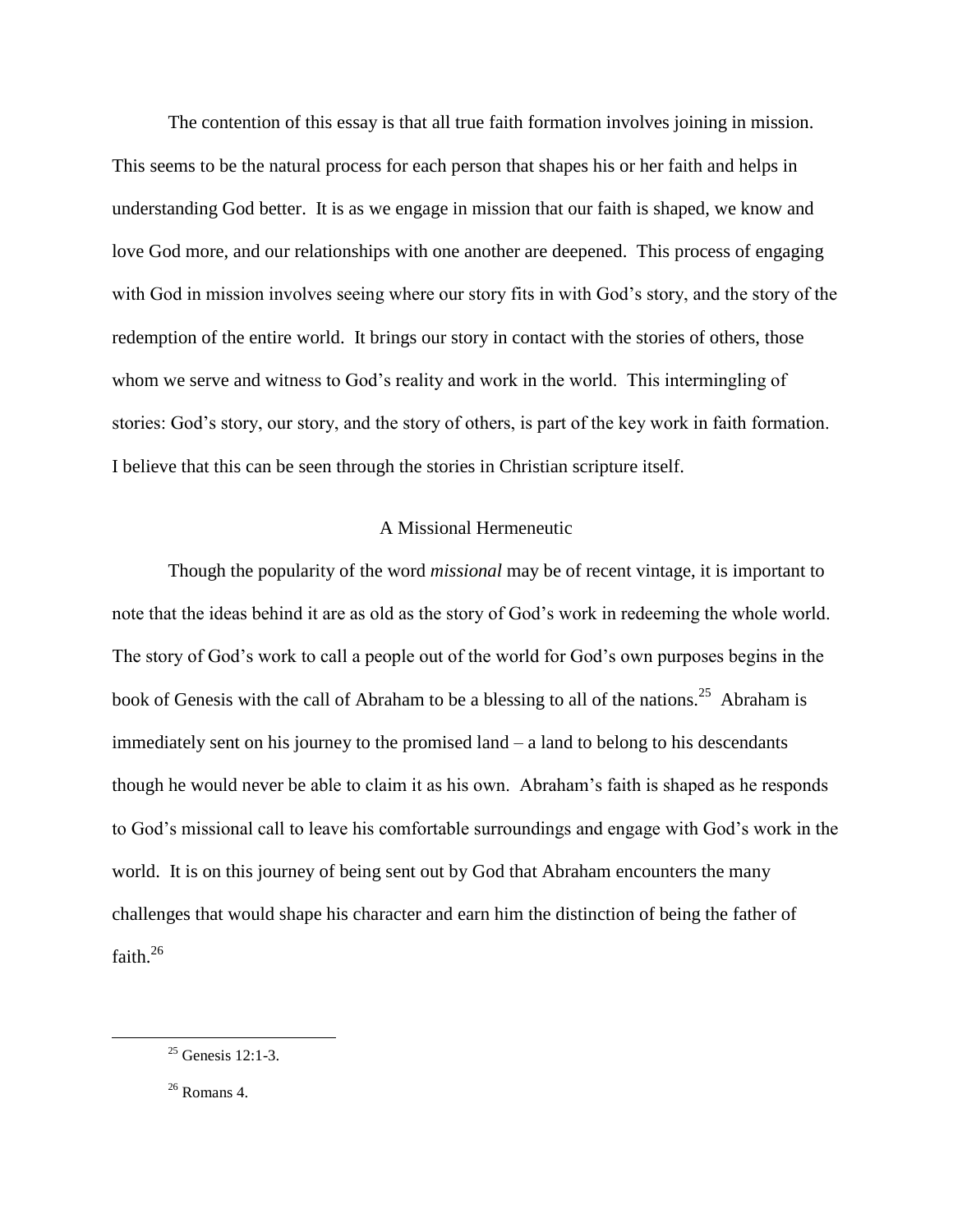Abraham"s future daughter-in-law Rebekah encountered the call to participate in God's mission at the unlikely place of a city well.<sup>27</sup> For Rebekah, this meant a journey to a faroff land and marriage to a relative stranger. It later meant some familiar family tasks like being a mother to twins and dealing with exasperating relatives.<sup>28</sup> The events no doubt shaped her faith as she responded to God"s missional call. However, like youth and their adult mentors, Rebekah shows herself as a flawed, imperfect example of faith as Rebekah"s later deception led to her son Jacob receiving Isaac"s blessing over Esau.

Even Isaac"s brother Ishmael and his mother Hagar had their faith shaped by God's missional call. Perplexing as this story is, God's call involved being sent into the desert, potentially to die. How is this participating in God"s redemptive work to restore and renew the world? Yet the end of the story shows that Ishmael, too, was to be made into a great nation as he and Hagar were sent out and sustained by God in the desert.<sup>29</sup>

Stories like these are repeated throughout the whole of scripture as men, women, and communities of people respond to God"s missional call and are sent out to participate in God"s mission to restore and renew the world. Consider Joseph being sent by God to Egypt, the Hebrews being sent out of Egypt, Paul's journeys in the New Testament, and many more.<sup>30</sup> It is on the way of responding to God"s missional call to participate in the renewing and restoring of this world that the faith of men, women, and even teens is shaped. Sometimes this journey may be to far away and exotic places. Other times, it may be as simple as crossing the street. But this

 $27$  Genesis 24.

 $28$  Genesis 26:35.

 $29$  Genesis 21.

 $30$  For an excellent theological description of God's missional call to Abraham and Israel in the Hebrew scriptures, and the church in the New Testament, see: Michael W. Goheen, *A Light to the Nations: The Missional Church and the Biblical Story* (Baker Academic, 2011).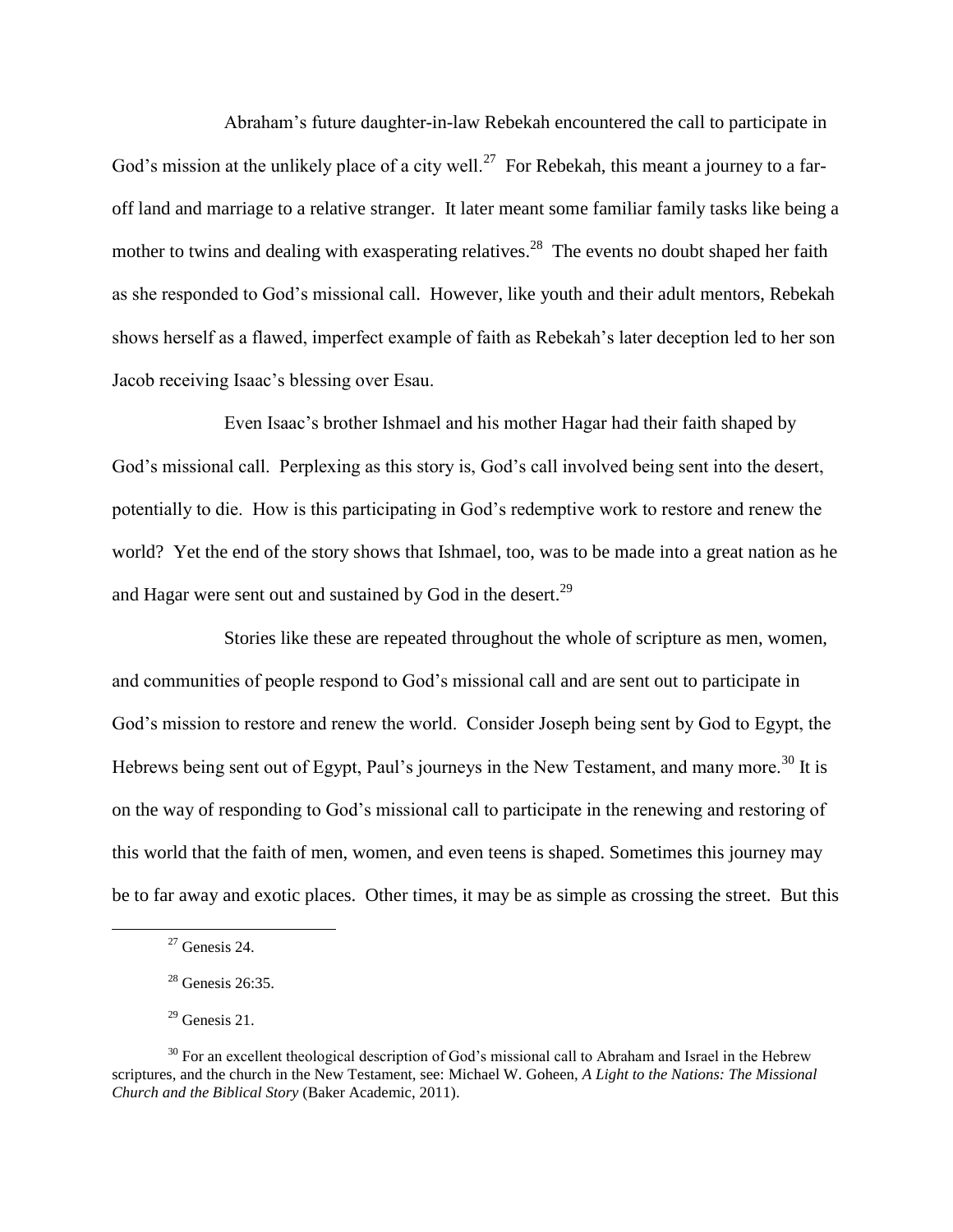journey always means participating in God"s ongoing redemptive work in the world, wherever that may be located.

## Missional Faith Formation and Youth Ministry

So, how does this relate to youth ministry? What does this mean for youth workers and volunteers who shape programs and who serve as mentors and guides to youth? How does responding to this missional call relate to a confirmation program, Sunday school, or youth group? These are the questions that will be addressed in this section.

How can we help students engage in missional faith formation (recognizing that all authentic experiences of faith formation are actually missional in nature)?

- Help students discern their personal missional call from God. How are they uniquely equipped and wired to participate in God"s redemptive mission in the world? How does their story fit in with God's story?
- Help students to see themselves as a part of a larger church community in mission. As well as possessing a personal call, students are also part of a larger church community that is (hopefully!) engaging its surrounding community and participating in God"s mission in that particular context.
- Keep the surrounding community in view as the horizon of God"s work in mission. This is true whether it is local and next door, or all the way around the world. Likewise it is true whether it is the congregation doing direct work in the community through an after school program or related activity, or whether it is through engaging with the students in the congregation by providing opportunities locally and around the world to participate in God"s redemptive work.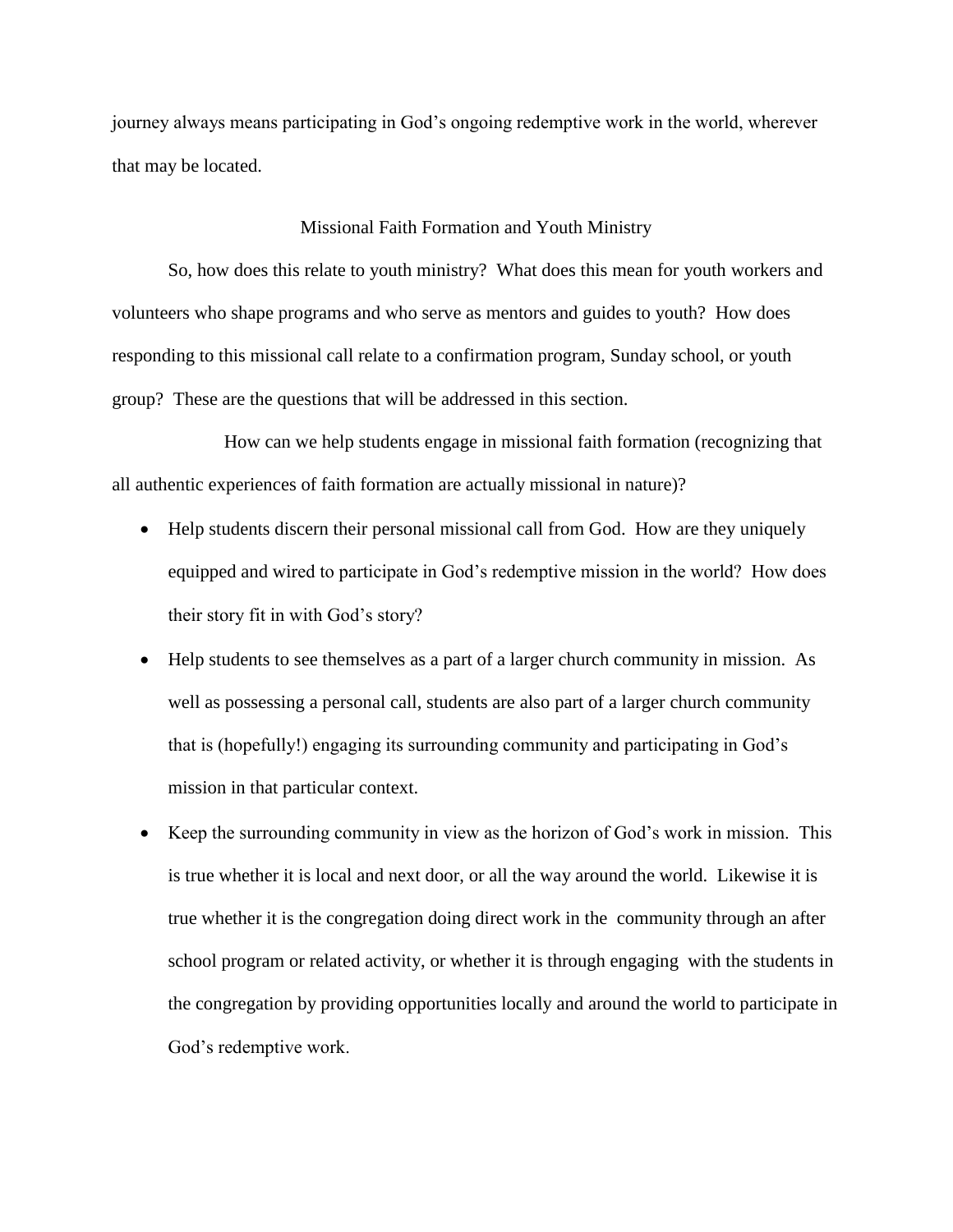Engage with God"s mission as a part of faith formation programs. Too often it seems that the purpose of Sunday school, confirmation, and occasionally youth group programs is simply to impart information to students. While this has its place in faith formation programs, imparting knowledge ideally takes place in the form of reflection upon shared experiences that come from engaging in mission together. There, in the aftermath of serving and forming community together, the difficult questions can be asked and tackled that can lead to an understanding of theological ideas that help shape faith formation.

# **The Context for Faith Formation: Ethnic Diversity, Consumer Choice, and User-Generated Content**

# Ethnic Diversity

Times have changed since I graduated from high school in 1991. I grew up in the same 3200 square foot home for my entire childhood in a suburb just north of Seattle, Washington. In my high school, I recall various discernible groups of students: popular kids, jocks, stoners, goths, losers, a few gang members, and then the vast expanse of "the rest of us." We were not popular, not outcast socially, not particularly good at sports, and not into heavy metal music just plain old mostly white kids from the suburbs. The 1990 census in my small suburb found that nearly 90% of the population was White, with the remainder consisting mostly Asians and Pacific Islanders, along with small percentages of Blacks, Hispanics, American Indian and Alaska Natives.<sup>31</sup>

But how times have changed. The 2010 census for that same suburb found that the overall White population had decreased by 3,000 people, while the total population for the town

 $31$  The 1990 census data used here came from the 1990 Official (Unadjusted) and Adjusted Census Data, which can be found here: http://www.census.gov/main/www/cen1990.html.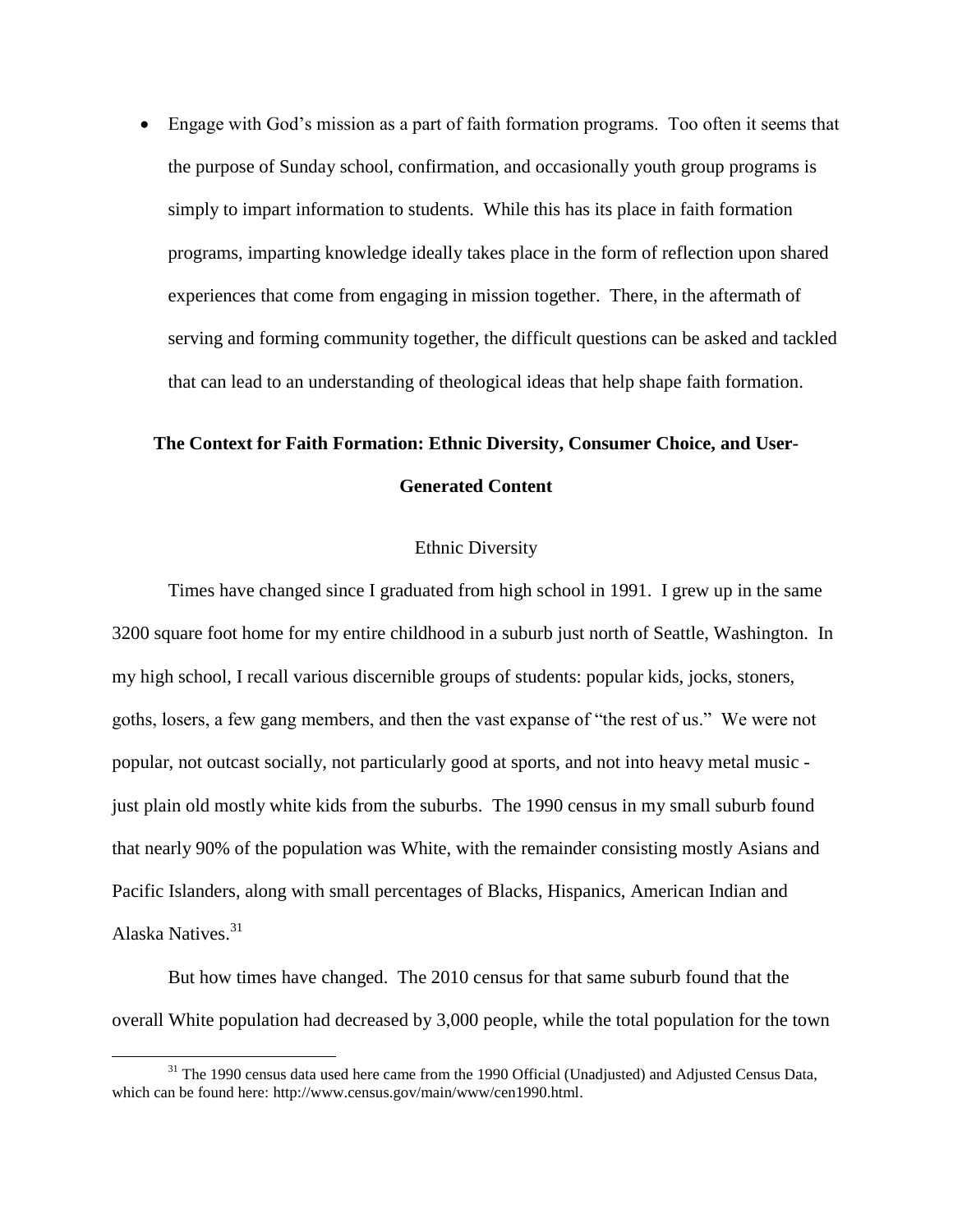increased by 7,000 people.<sup>32</sup> Whites now comprise just 64% of the total population, with Asian and Pacific Islanders next at 18%, and significant and growing Black and Hispanic populations.

The town in which I currently serve as youth coordinator has also seen dramatic changes in that same 20 years: the percentage of Whites to the total population shrank from 83% to 55%, while the Asian and Pacific Islander population grew sixfold, the Black population tripled, and the percentage identifying as Hispanic grew almost tenfold.<sup>33</sup> The students in the high schools I now serve report a greater diversity of potential affiliations, including divisions among racial/ethnic lines. Gone are the stoners and goths, but now a student could hang out with the geeks/gamers, Hispanics, Blacks, Asians, ravers, Otakus, preppy kids, or still be a loser, popular kid, gang member, or just plain old white suburban kid (or plain old Hispanic suburban kid, or plain old Black suburban kid, or plain old Asian suburban kid – whatever that means).

Seth Godin describes some of the changes in affiliation that have taken place in the past 20 years in his book, *Tribes*. 34 Whereas the idea of tribes has always been a part of human culture, the internet now has eliminated issues regarding geography and it is easier to connect with fellow tribe members than ever before. Moreover, there is a multiplicity of options for tribes:

…smaller tribes, influential tribes, horizontal and vertical tribes, and tribes that could never have existed before. Tribes you work with, tribes you travel with, tribes you buy with. Tribes that vote, that discuss, that fight. $35$ 

 $\overline{a}$ 

 $35$  Ibid., 4.

 $32$  The 2010 census data came from the Profile of General Population and Housing Characteristics: 2010, which can be found here: http://factfinder2.census.gov/faces/nav/jsf/pages/index.xhtml.

<sup>33</sup> Ibid.

<sup>34</sup> Seth Godin, *Tribes: We Need You to Lead Us*, 1st ed. (Portfolio, 2008), 4-5.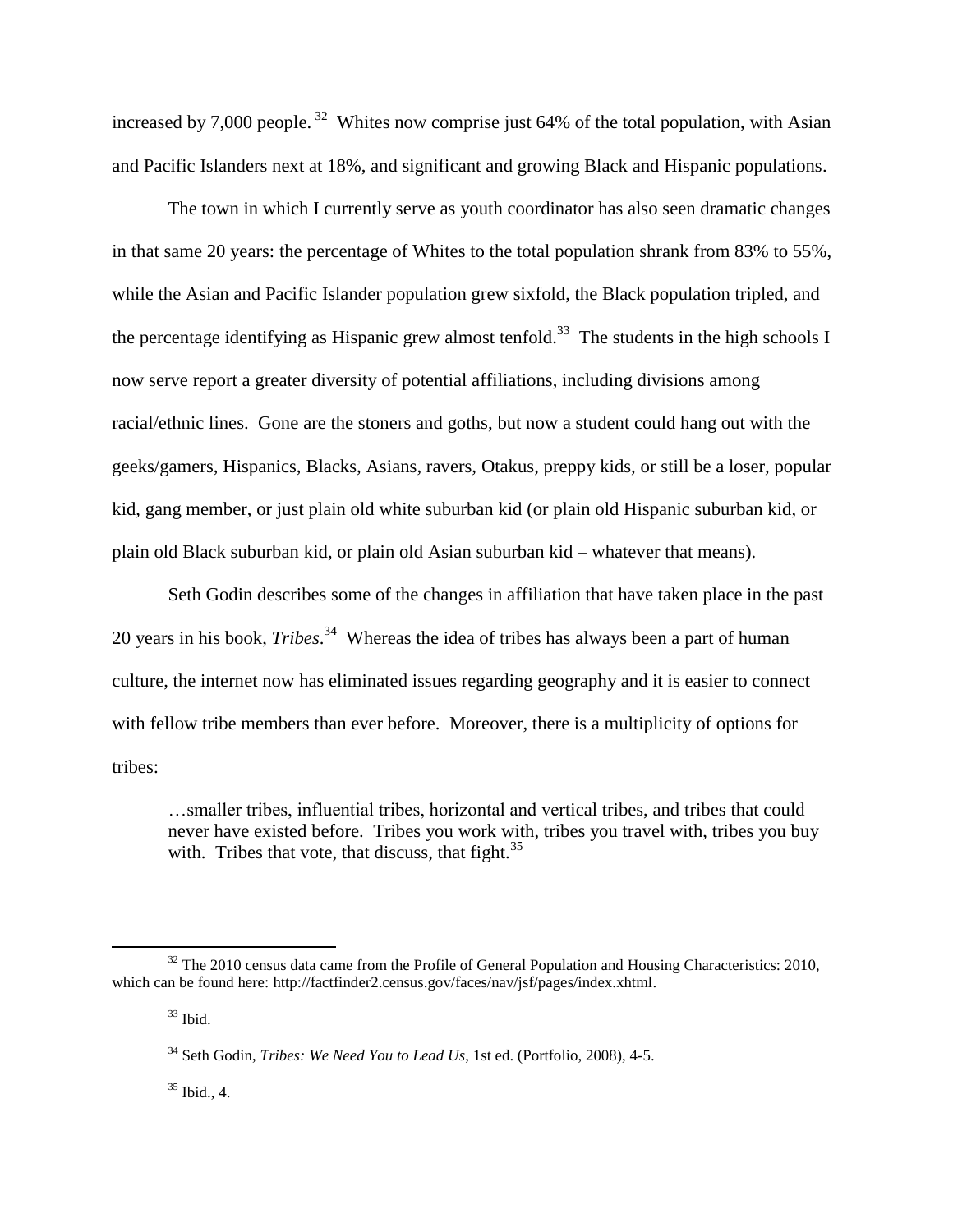Leading and connecting these tribes is made easier than ever before through social networking sites and technology. No doubt this diversification of options has made it easier for youth to find their place in several different niches at once, and affiliate with certain groups at their own school as well as with other non-geographical tribes. It seems likely that many other locations around the United States are experiencing similar radical changes in ethnic diversity and increasing tribal affiliational options, with all of the accompanying implications for youth ministry in a dramatically changed context.

## Consumer choice

Increasing ethnic diversity also mirrors the increasing diversity in choice in popular American consumer culture. In early  $20<sup>th</sup>$  century, Henry Ford famously quipped that his customers could choose any color they liked for their Model T – as long as it was black.<sup>36</sup> By the mid-twentieth century, that same consumer likely had the same limited choices in washing machines. Today, however, that same consumer must confront an endless and always increasing variety of questions for an automobile: Import or domestic? Car, truck, or SUV? Hybrid, electric, or gas? Color? Options? And so on. A similar proliferation of questions could be asked for a washing machine purchase. This same issue of proliferation of choice can be seen across the board: in clothing, phones, computers and electronic devices, espresso and coffee, television channels, and more. A consumer today has more choices than ever before in what he or she wishes to purchase and what options come with the purchase.

It is likely that this ubiquitous choice available to consumers naturally finds itself being worked out in youth ministries. This can be true with respect to the large number of choices for

<sup>&</sup>lt;sup>36</sup> Jeremy Rifkin, *The End of Work: The Decline of the Global Labor Force and the Dawn of the Post-Market Era*, Updated. (Jeremy P. Tarcher/Penguin, 2004), 95.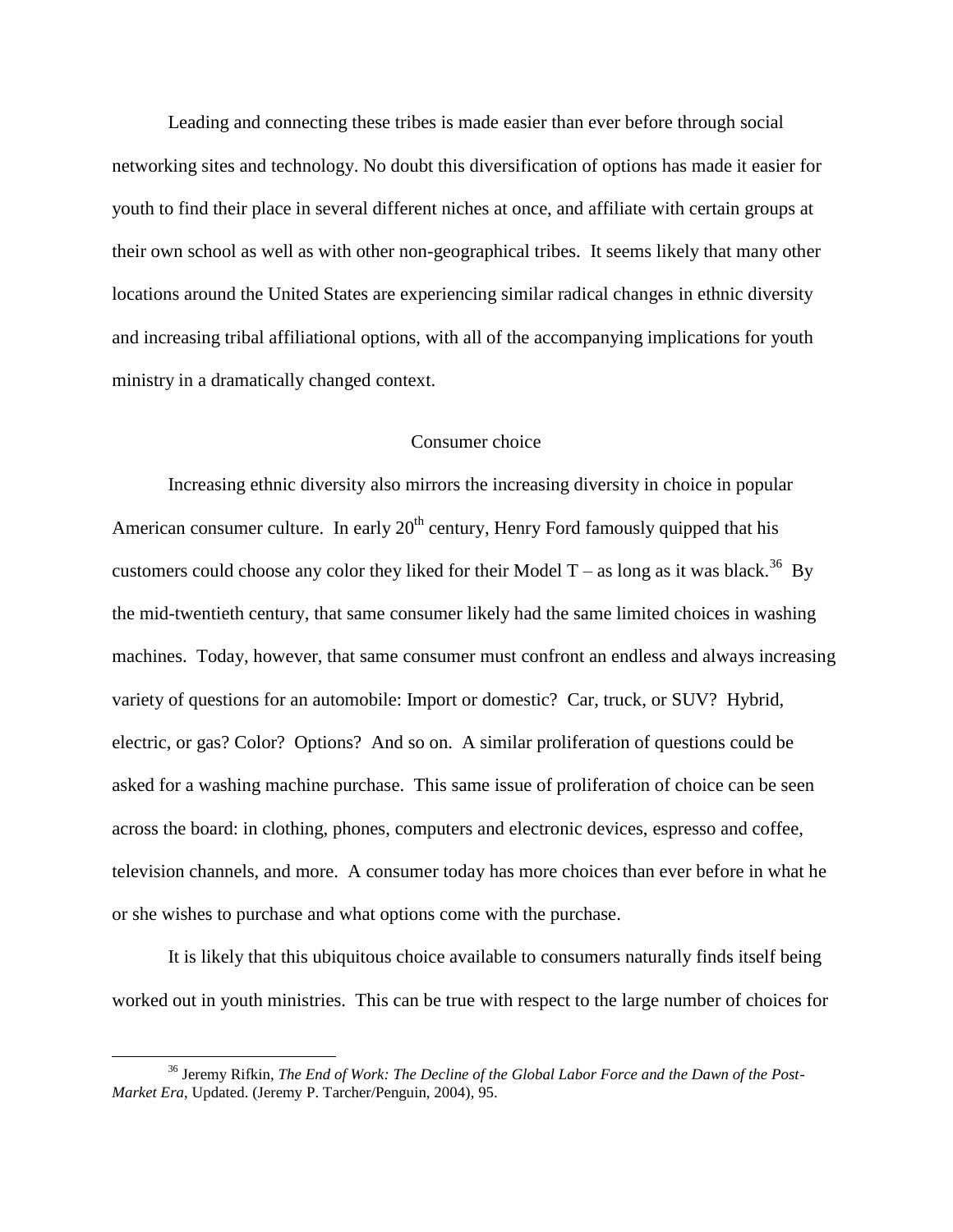many suburban adolescents in which church or youth group to attend, but it also likely is being felt within ministries themselves.

# User-generated content

Accompanying increasing ethnic diversity and an expanding range of consumer choices has been what Thomas Friedman has described as the flattening of the world that has taken place in the past 20 years.<sup>37</sup> For the purposes of this essay, this "flattening" essentially describes a world where individuals have greater access to information, the ability to create their own information, and where communication is faster and more direct than ever, thus empowering individuals to do things they could not do before.

The flattening forces that Friedman describes include the fall of the Berlin wall in 1989, which effectively meant the end of Europe's centrally-planned communist economies and the triumph of global consumer capitalism. Students today have grown up in this entrepreneurial world, in which they must compete in a global economy. Another flattening force has been the growth of the World Wide Web and its associated technologies. This well-documented change has forever changed communication, commerce, research, and many other human endeavors.

Friedman also mentions *uploading* as a flattening force. Included in this idea are the rise of community-developed software programs, distributed freely on the internet, and other forms of user-generated content, like blogging. Students today no doubt expect to be part of the planning and execution of youth ministry, just as they have greater access to create content in other parts of their lives.

<sup>37</sup> Thomas L. Friedman, *The World is Flat: A Brief History of the Twenty-first Century*, Further updated and expanded edition. (Picador, 2007).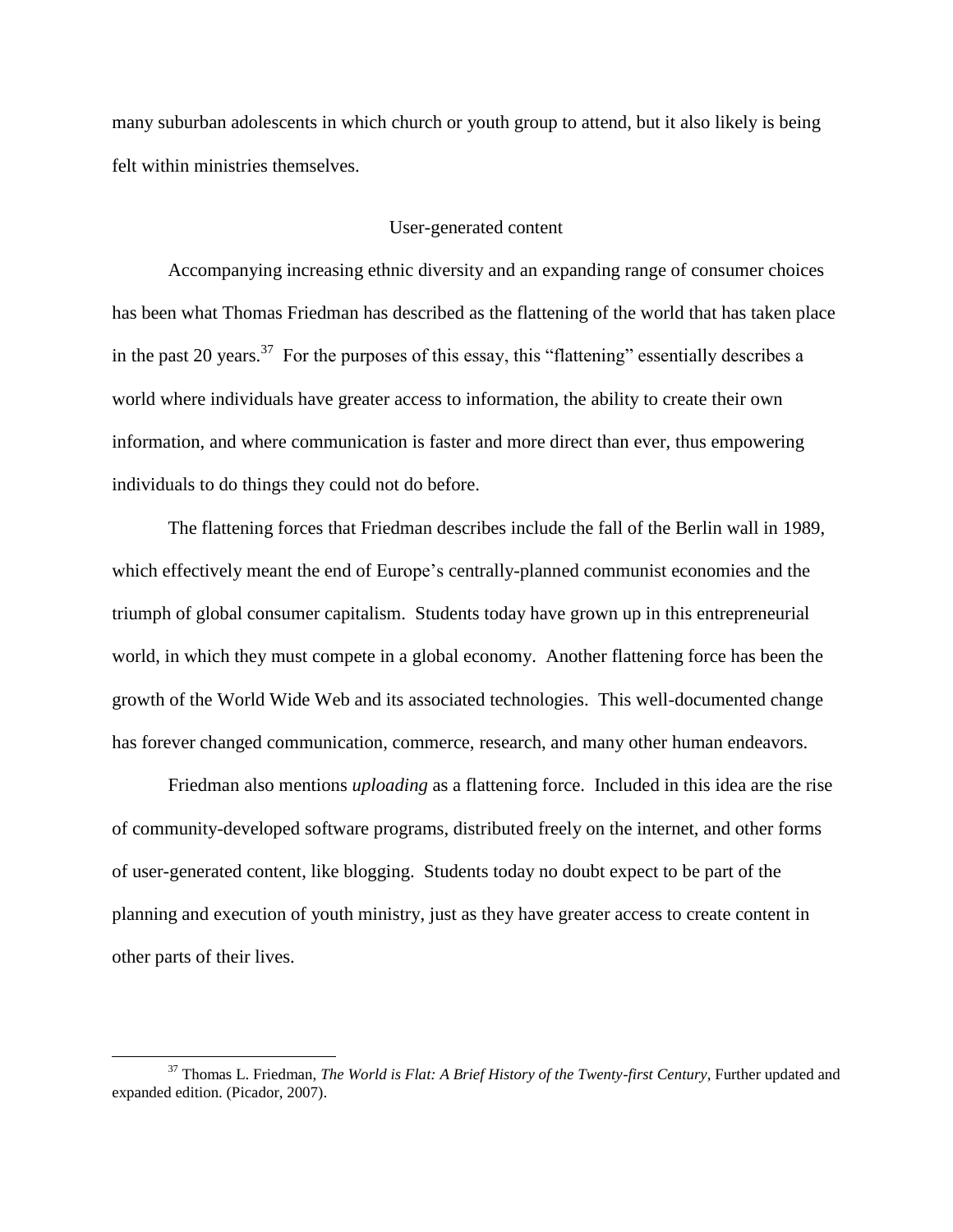Friedman"s *in-forming* flattener also describes the greater access that students now possess. He describes Google"s lofty goal to easily make available all the world"s knowledge in every language, with access available to everyone with a cell phone.<sup>38</sup> People can not only search out information relevant to their needs in ways that were previously not possible, but they can also search for collaborators and others who share their common interests. Friedman"s final flattener involves the digitizing of previously analog content and processes, things like photography, entertainment, communication, and word processing.<sup>39</sup> This content is available quickly and easily through wireless means, giving men and women greater access than ever before to large amounts of knowledge.

First published in 2005, Friedman"s ideas about a flat world are now essentially old news. The flat world is the sea in which we all swim. His initial observations have continued apace with the exponential rise of social networks. A recent report from the Pew Research Center noted that 50% of all adults in the United States (whether connected to the internet or not) are a part of social networks.<sup>40</sup> Of those adults who are internet-users, 65% report using social networking sites.<sup>41</sup> The flattening of the world continues. What is important for youth ministry faith formation is to step back and note the incredible changes that have taken place in the past 20 years. The world is truly a different place for students today, and no doubt this will be

<sup>38</sup> Ibid., 178.

 $39$  Ibid., 187. The flatteners not mentioned in this essay are work-flow software, outsourcing, offshoring, supply-chaining, and insourcing. These also affect the lives of youth, but likely more indirectly than the others.

<sup>&</sup>lt;sup>40</sup> Mary Madden and Kathryn Zickuhr, "65% of online adults use social networking sites | Pew Research Center"s Internet & American Life Project," http://pewinternet.org/Reports/2011/Social-Networking-Sites.aspx. Accessed: August 29, 2011.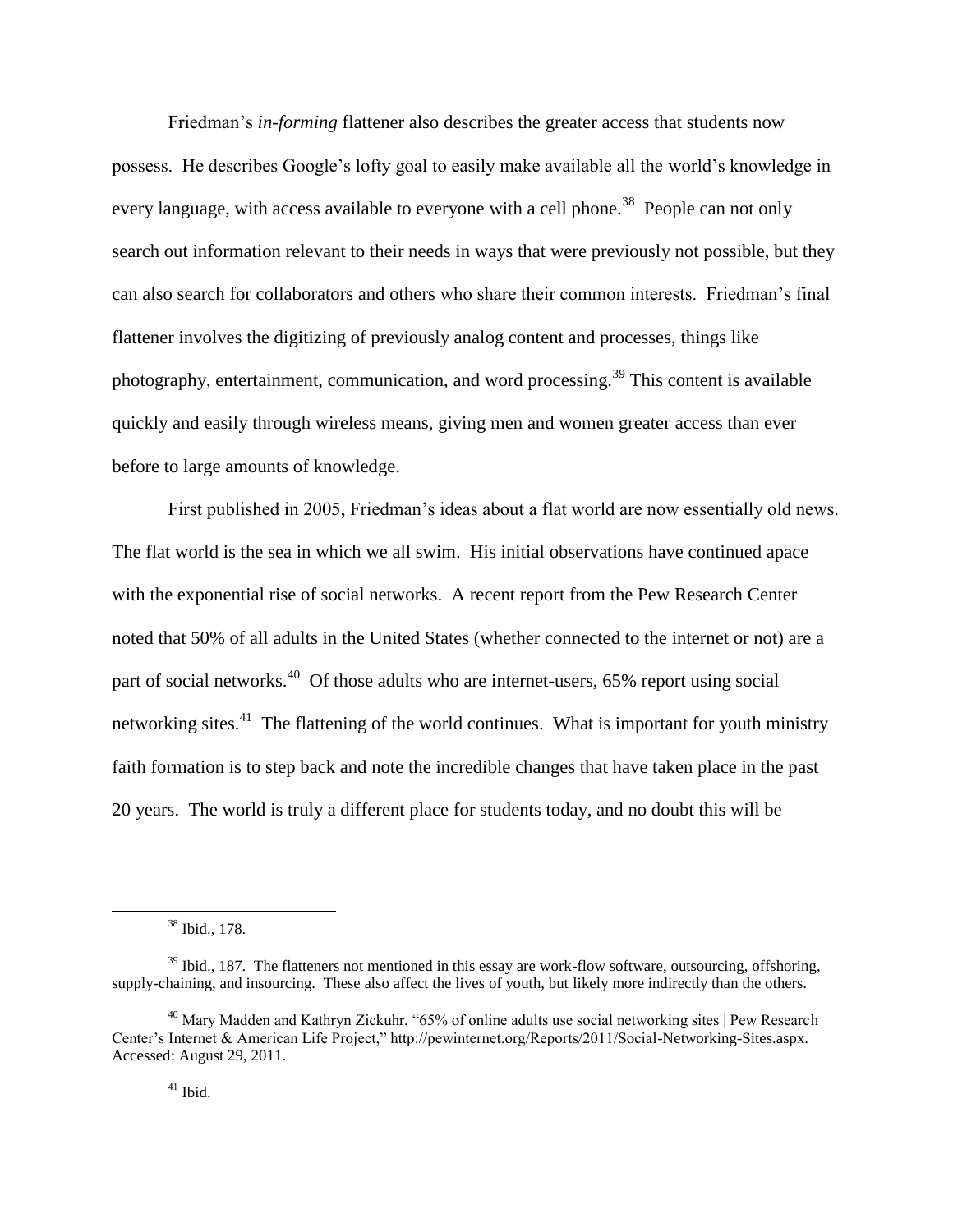worked out in the ways that students approach their youth ministries and associated ideas about faith formation.

#### **Structure**

The world for many students today is more diverse, flatter, more open and participatory, and with more options available to them. This is the context in which missional faith formation takes place today. So, what kind of structure can best facilitate missional faith formation in this changed context? It is a structure that must accommodate these realities of a changed context. These realities demand a structure that allows for greater options for involvement and that is open and invites participation, where hierarchy is flattened and students are empowered to make a difference in their congregations and communities.

This type of structure, however, has not been the dominant one over the past century in American culture. Perhaps the quintessential mode of organization over the  $20<sup>th</sup>$  century was bureaucracy. Founded upon highly rational principles that sought to bring order to large, unwieldy organizations, modern bureaucracies first grew in the railroad industry, but soon spread across many different industries and the face of American business. Bureaucracy served to enforce clear boundaries between fellow employees, employee and employer, and between ranks of employees. It made simple and direct processes for standardizing company procedures and work flow.

Clearly, bureaucracy has benefitted many companies and organizations in the past century or so. It was certainly a step forward in organizing to lessen the effects of employees treating company property as their own, ambiguity around chain of command and accountability, and haphazard work environments. Yet, in this changed context that demands openness,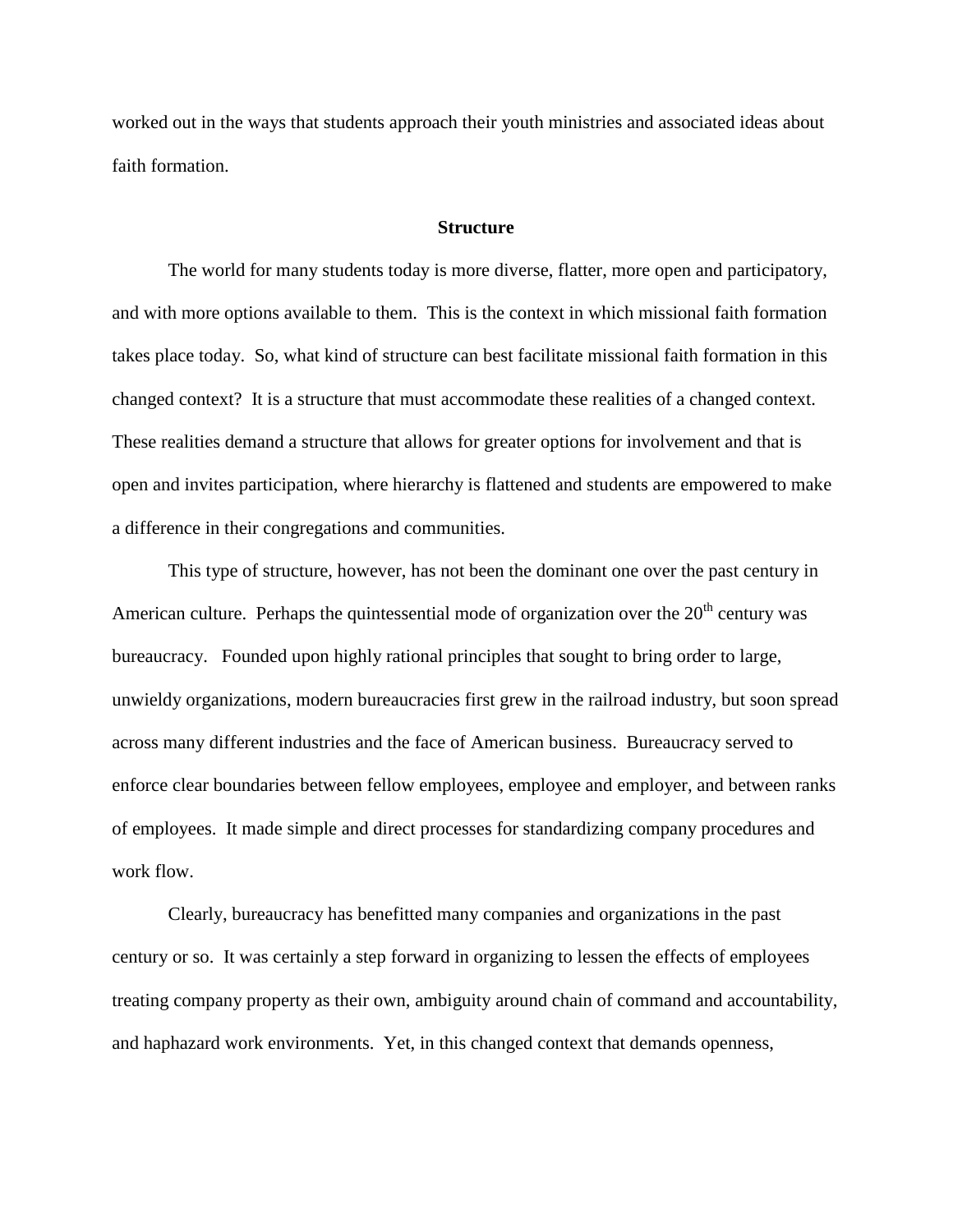participation, and flattened hierarchies, organizations and ministries must find new alternatives to old bureaucratic principles.

The type of structure that emphasizes openness, involvement, participation, and empowerment is not simply a good idea because of contextual and cultural changes. In fact, research from the Exemplary Youth Ministry study has shown that congregations with high percentages of committed Christian youth invite participation from students, parents, staff, pastors, and volunteers in significant aspects of ministry decision-making.<sup>42</sup>

## A Social Doctrine of the Trinity

This type of structure also better corresponds to the openness and participatory nature of the Trinitarian life of God. Through the life of the church, the world is able to see in a provisional way the life of the Triune God. Zscheile and Van Gelder put it this way:

…the church as a communion of persons sharing an interdependent, reciprocal life of mutuality, reconciled in Christ and united by the Spirit, shows forth something of God"s own nature to the world. $43$ 

Thus, church organization and the church"s life together are important. So how can the relationship between the divine persons of the Trinity be understood?

One way of answering this question comes via Jurgen Moltmann. In, *Trinity and the Kingdom*, Moltmann proposes his social doctrine of the Trinity. In this view, God"s unity comes from the communion of the three divine persons of the Trinity. Unity is based on the concept of *perichoresis*, which involves the mutual interrelatedness and circulation of the divine life

<sup>42</sup> Roland Martinson, Wes Black, and John Roberto, *The Spirit and Culture of Youth Ministry: Leading Congregations toward Exemplary Youth Ministry* (St. Paul, MN: EYM Publishing, 2010), 205-216.

<sup>43</sup> Gelder and Zscheile, *The Missional Church in Perspective*, 121.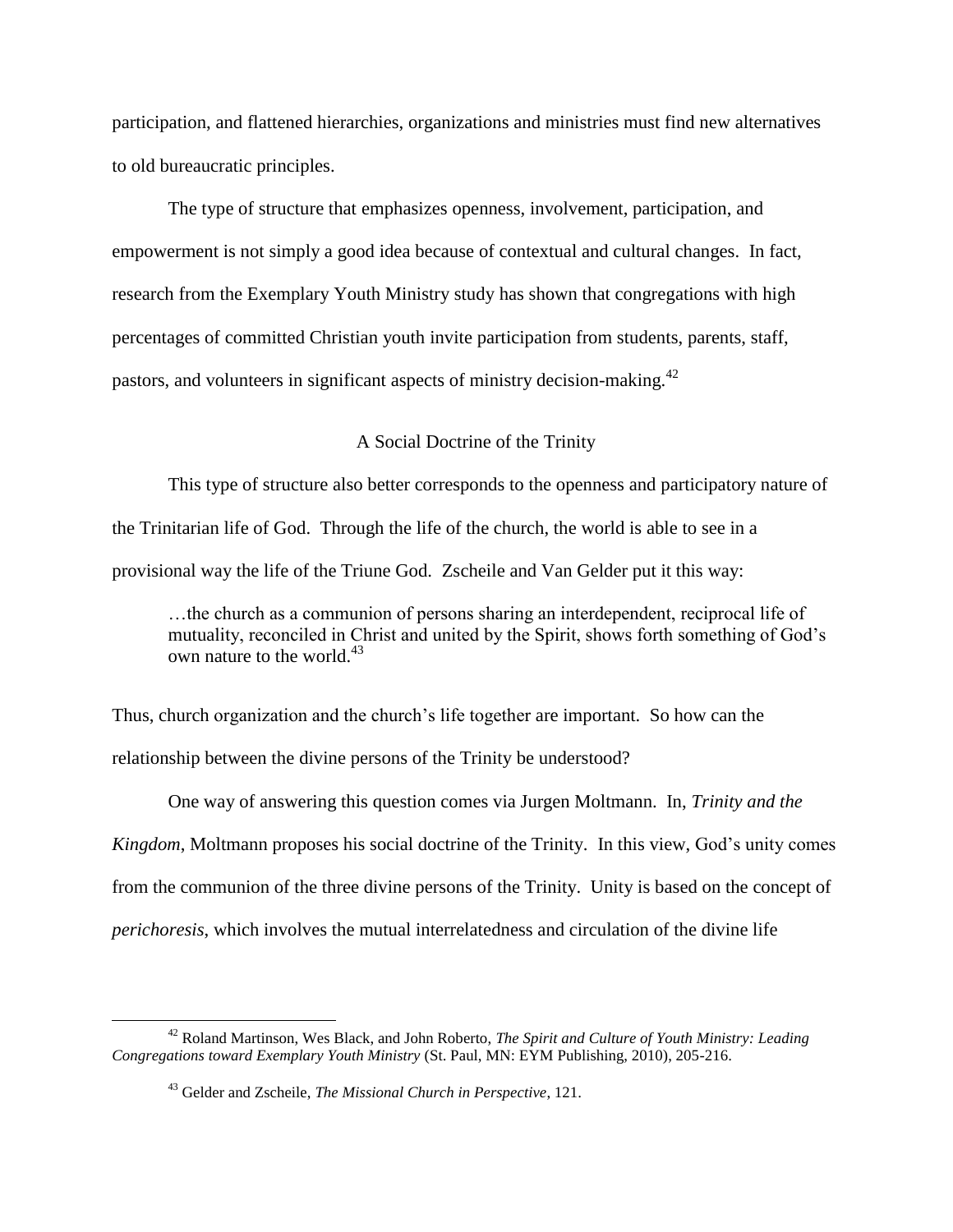between the three persons.<sup>44</sup> This view supports a non-hierarchical view of the Trinity, which corresponds to, "a human fellowship of people without privileges and without subordinances."<sup>45</sup> Miroslav Volf further elaborates on what a social doctrine of the Trinity could mean for organization in churches with his understanding of a nonhierarchical Trinity. In doing so, Volf carefully notes the limits of the Trinity-ecclesiology analogy.<sup>46</sup> However, he holds that such an analogy is possible because of the "*this-worldly character* of God's self-revelation."<sup>47</sup>

Instead of dominance or hierarchy, Volf believes the best way to characterize the relations between the persons of the Trinity is, "polycentric and symmetrical reciprocity of the many."<sup>48</sup> This leads to a collegial understanding and practice of ministry which opens up the possibility of participation to many in the church and local community. Volf further affirms that, "the more a church is characterized by symmetrical and decentralized distribution of power and freely affirmed interaction, the more it will correspond to the trinitarian communion."<sup>49</sup> So, what are some possibilities for structure that would enable that kind of correspondence?

# Open-Source Leadership

One way of conceptualizing how youth ministries can change the way they are organized is to consider an analogy from open-source software creation (a part of Friedman"s uploading

 $\overline{a}$ 

<sup>47</sup> Ibid., 199.

<sup>44</sup> Jurgen Moltmann, *The Trinity and the Kingdom: The Doctrine of God* (Minneapolis: Fortress Press, 1993), 174–176.

<sup>45</sup> Ibid., 157.

<sup>46</sup> Miroslav Volf, *After our Likeness: The Church as the Image of the Trinity* (Grand Rapids, MI: Eerdmans, 1998), 198–204, 08–13.

 $48$  Ibid., 217.

 $49$  Ibid., 236.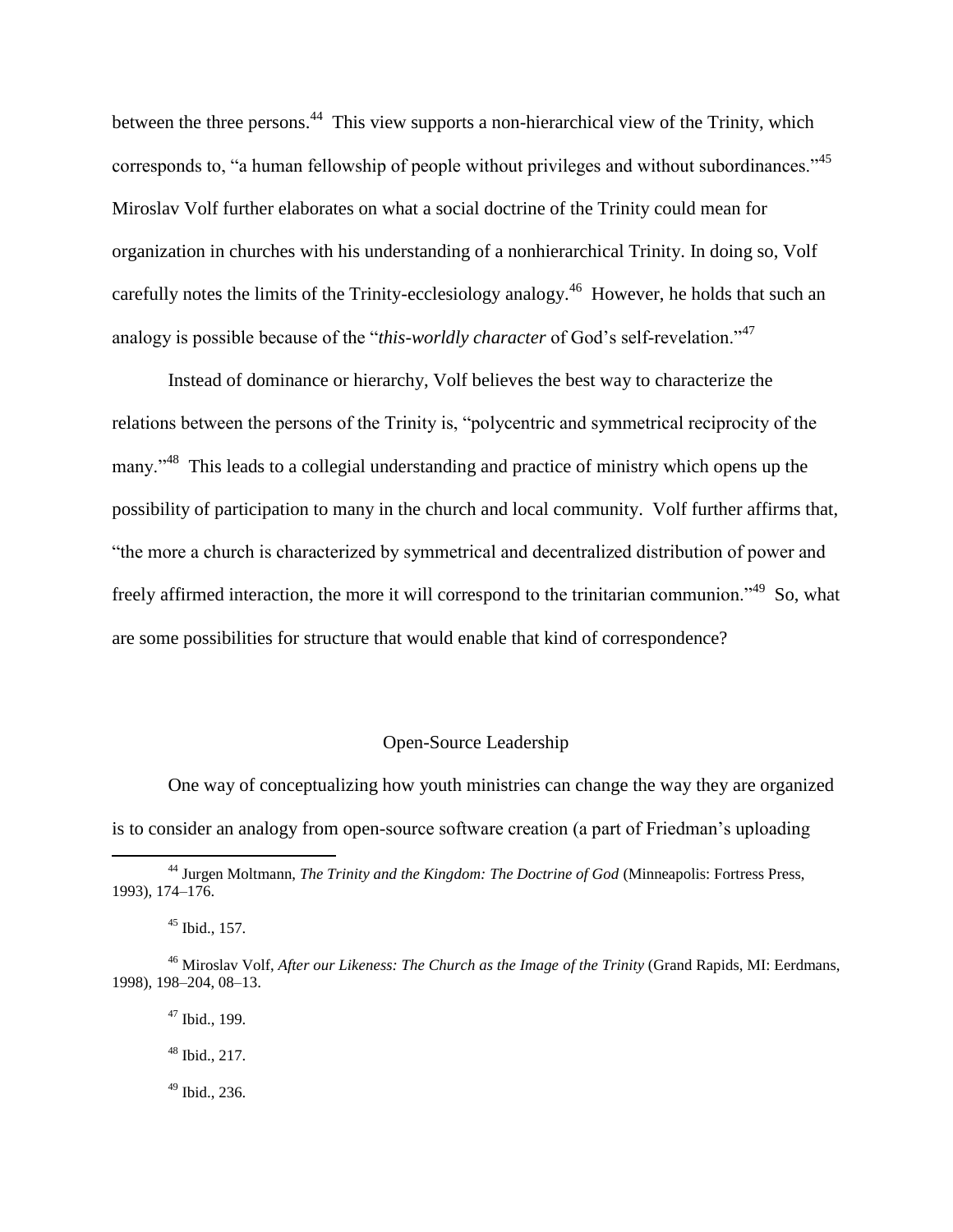flattener). It is helpful to picture two ideal types: the first as  $20<sup>th</sup>$  century bureaucratic leadership, and the second as an open-source type of leadership.<sup>50</sup> Of course, ideal-types do not exist in actuality; no pattern of leadership is entirely of one type or the other. However, it is helpful to consider these types when trying to understand what a social doctrine of the Trinity and recent organizational and sociological changes could mean for the organization of youth ministries.

| Bureaucratic leadership                            | Open source leadership                          |
|----------------------------------------------------|-------------------------------------------------|
| Youth ministers are the source of vision and       | Students, volunteers, and parents are the       |
| ministry ideas for the church                      | source for vision and ministry ideas            |
| Youth ministers require many decisions to run      | Youth ministers require relatively few          |
| through them                                       | decisions to be made by them                    |
| Youth ministers use chaperones and students to     | Volunteers are not "chaperones" who are         |
| accomplish goals                                   | recruited by the youth minister, but are        |
|                                                    | instead participants and innovators with        |
|                                                    | students who create and implement ministry      |
|                                                    | themselves                                      |
| Youth ministers seek to persuade people to give    | People give their time, talents, and treasures  |
| their time/talents/treasures to the youth ministry | because they are invested participants, instead |
|                                                    | of disengaged consumers who must be             |
|                                                    | persuaded                                       |
| Excellence, efficiency, and control are valued     | Openness, participation, and freedom to         |
|                                                    | create are valued                               |
| Consumers are made through this model              | Invested participants are made through this     |
|                                                    | model                                           |

Youth ministry has always been an innovative part of the local church that has invited student participation, and there likely have been few ministries that have approximated the bureaucratic ideal type. However, this table begins to chart a direction for leadership that can move ministries away from hierarchical models of leadership and toward more open and participatory practices.

<sup>&</sup>lt;sup>50</sup> These types were inspired by, and partially adapted from: J.R. Kerr, "Open Source Activists: The surprising impact when leaders tap the power of a generation of influencers," *Leadershipjournal.net*, October 1, 2009, http://www.christianitytoday.com/le/2009/summer/opensourceactivists.html.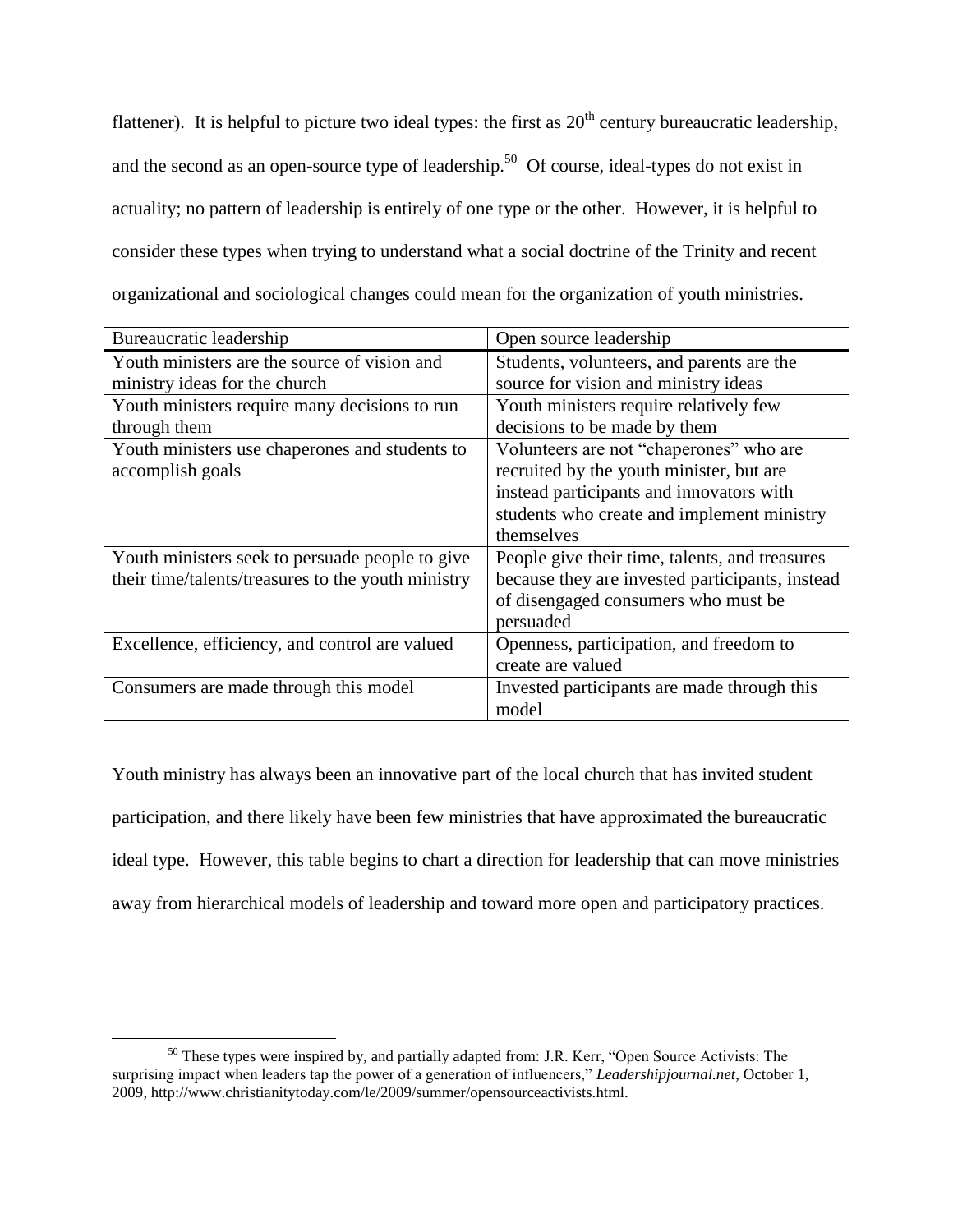### **St. Matthew's Youth Ministry**

Open-source approaches to ministry are in their infancy at St. Matthew Lutheran Church; however, the previously described cultural changes can be clearly seen in how youth relate to St. Matthew's as an organization. There is little interest among a broad spectrum of students with being involved in a one-size-fits-all youth group. Instead, they look for ways to connect and plug-in at SMLC that are customized for them. Before we look at the specifics of how this happens at St. Matthew's, it is important to take a brief look at the background of the church.

## Background

St. Matthew Lutheran Church (SMLC) was founded in 1955 in the Renton Highlands neighborhood (near Seattle, Washington). Like many churches of this age, St. Matthew"s has seen its share of both struggles and successes over its many years. During its first 25 years, many pastors led the congregation in effective ministry; however they also transitioned in and out every 4-7 years. Though struggling early with space and facility issues, land was eventually purchased and a permanent facility was constructed that continues to be a physical presence in the community for SMLC. The next 30 years witnessed periods of growth in membership and ministry, with one pastor serving for that entire period and providing some much needed stability. As of 2011, St. Matthew"s employed two full time pastors with six additional staff, and averaged around 400 people in worship attendance each Sunday. In 2010, SMLC helped to found Luther"s Table, a ministry to downtown Renton that is both a coffee shop and beer and wine bar.

## Success and Goals in Youth Ministry

St. Matthew"s history and context provides the environment in which youth ministry is understood and practiced at SMLC. The unique history and context of each church makes it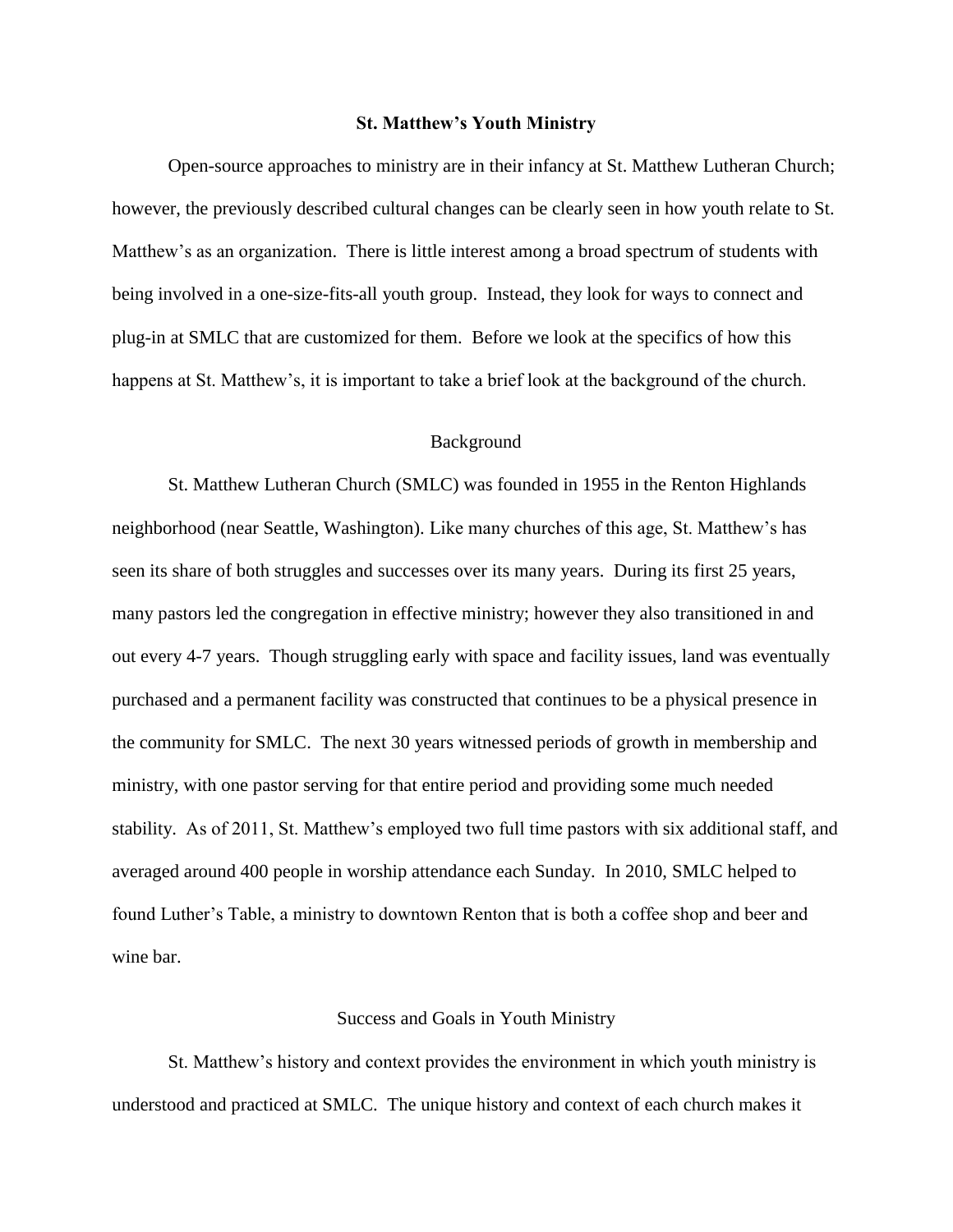difficult to compare attributes of their youth and children"s ministries with those of other churches. However, in talking with other youth ministers, the question inevitably comes up about the size of the church youth group. I admit, I often have the same question rattling around in my head about other youth leaders and their ministries. It"s a common way to try to assess the overall health of a ministry. The thought is: if you have a lot of people coming to youth group – then you must be doing something right.

The question of youth group size is associated with complicated issues like what success looks like in youth ministry. Is success more students coming to youth group? Greater student participation in a Sunday School program? More students getting confirmed? Or does it have to do with deeper relationships between students and adults, greater attention to social justice issues, and a greater love for God? Another common suggestion is that youth ministry success is best measured in what happens in students' lives after they leave the youth ministry and go off to college or to work.

These are difficult and very subjective questions without stock answers to fit every situation. No doubt, each youth minister, pastor, family, and student will have a different version of what they most want to see happening in their congregation"s youth ministry. St. Matthew"s has approached the idea of success in youth ministry from the standpoint of involving the greatest number of students possible within St. Matthew"s, and also in the Renton highlands community, in the overall life of the church. So St. Matthew"s does not attempt to have the biggest youth group in town, and it doesn't worry about the inevitable changes that happen when students go off to college. Instead, St. Matthew"s takes an approach that emphasizes many options instead of one or two very important programs. Rather than committing the majority of available time and resources into attracting students to be a part of one high school or middle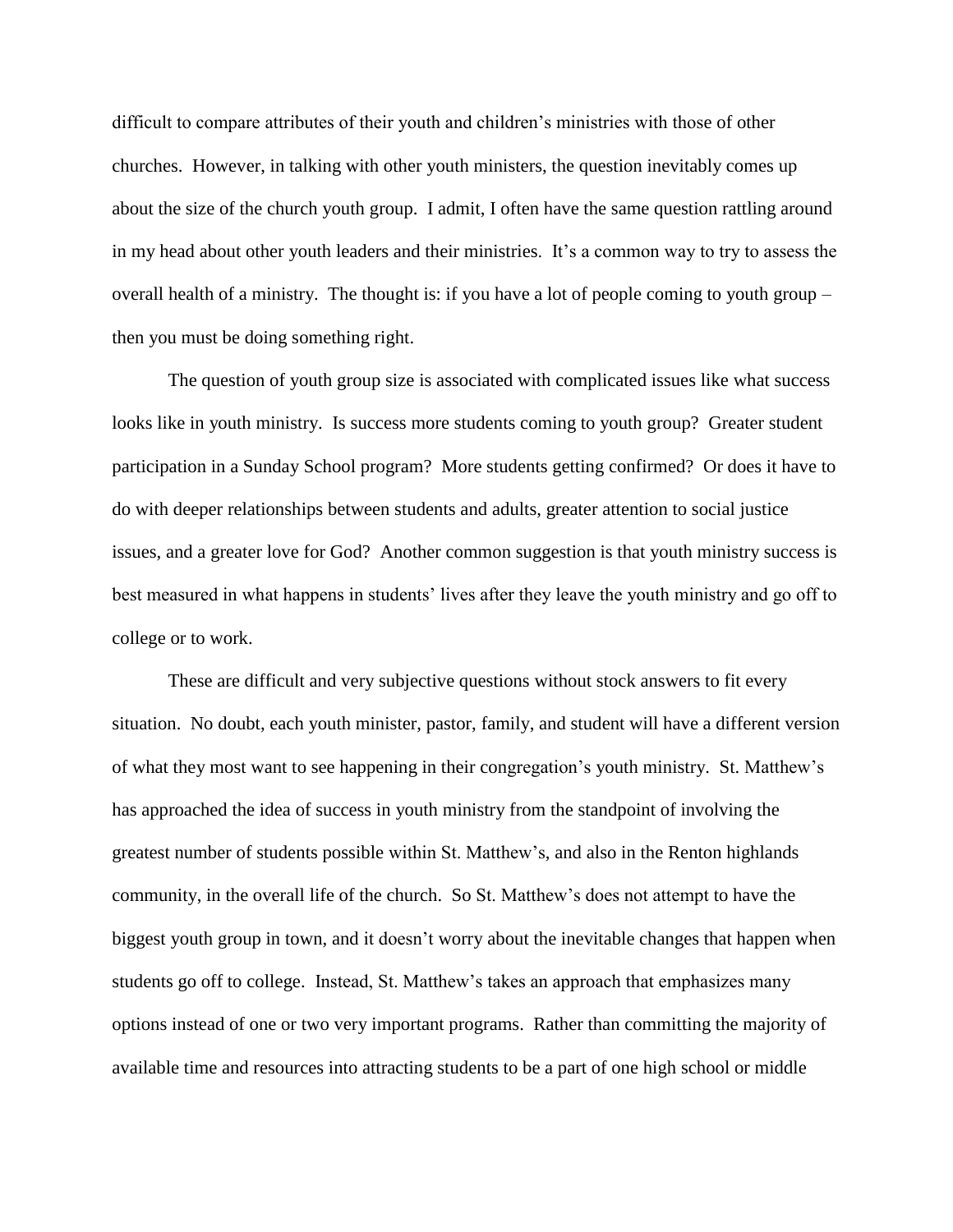school youth group or Sunday school class, SMLC instead works to provide multiple ways for students to connect with the church.

This does not mean that St. Matthew"s has necessarily pioneered programs or ministry ideas that are any different than any other church. The difference is more in the focus of the youth ministry and how it is evaluated. SMLC includes activities like youth group, Sunday school, and confirmation, but also goes beyond these activities with others like a yearly mission trip, weekly after school programming, quarterly Nerf nights, and regular service activities. This is no doubt similar to many other churches. Again, the main difference is in the framework of how it all fits together, and what the goals of the ministry are.

#### Framework

St. Matthew"s utilizes ten different opportunities to involve students from SMLC and the surrounding community in the life of the church: confirmation, Sunday school, youth group, service opportunities, monthly fun events, a middle school before and after school program, Nerf nights, lock-ins, a yearly retreat to Holden Village,  $51$  and a yearly mission trip. Some of these programs happen mostly on a weekly basis, like confirmation, Sunday School, youth group, and the before and after school program, while others happen just once a year, like the Holden retreat weekend and the mission trip. The others occur each month or several times per year.

The students at St. Matthew"s and in the surrounding community are invited to take part in any of these activities that are appropriate for them or that appeal to them. These options purposefully span a large range of ages, spiritual learning options, and opportunities for Christian community. The before and after school program is only for middle school students at the local middle school across the street from the church. It has no religious content and is operated in

<sup>&</sup>lt;sup>51</sup> A former mining camp, now Lutheran retreat center in the Cascade mountains of Washington.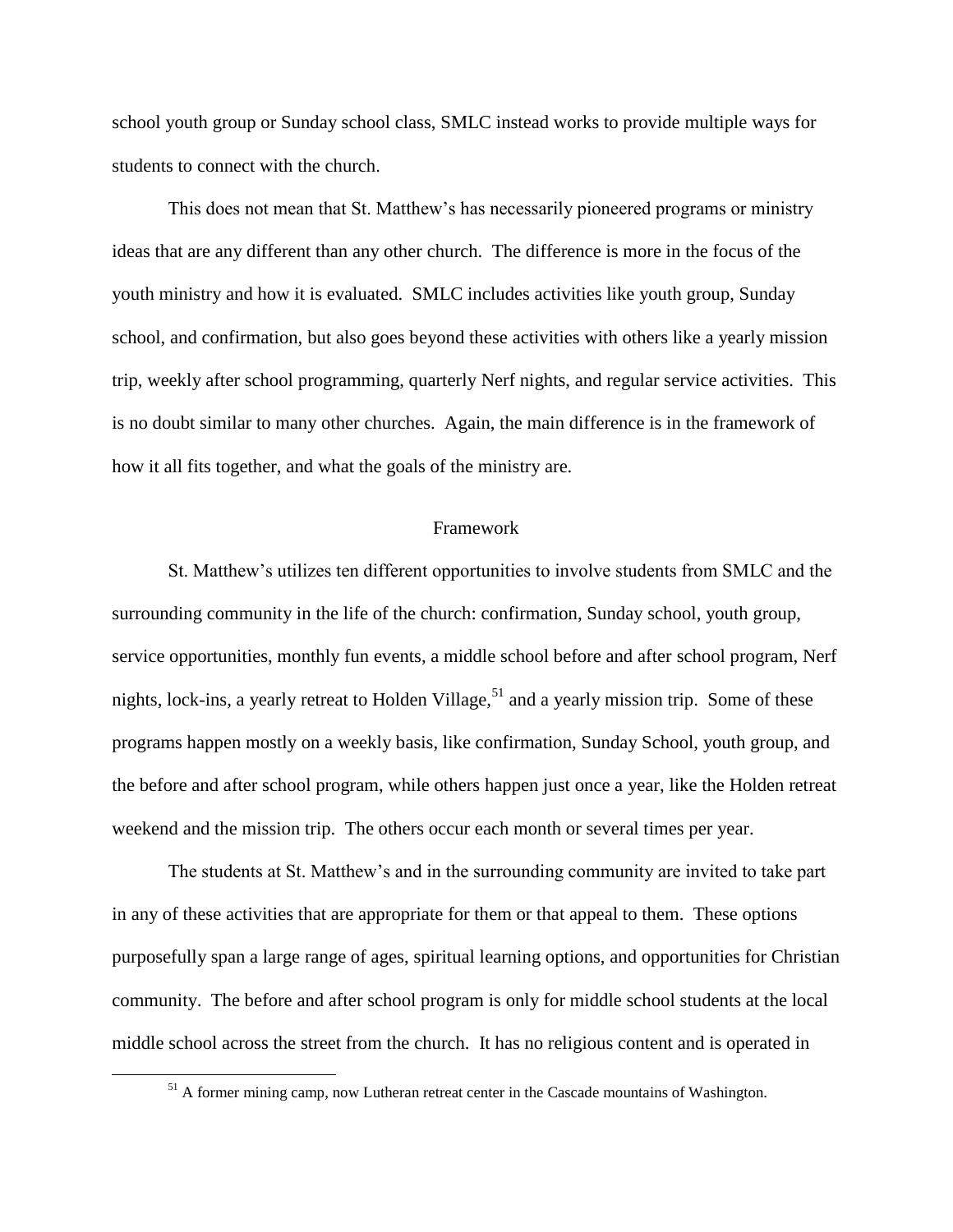partnership with the school. The program is allowed to make morning announcements at the school about the weekly activities in the program each Tuesday. The school also helps with the occasional difficult discipline issues that arise when problems from the school are transferred to St. Matthew"s and vice-versa. St. Matthew"s, through community grants and a small budget, completely funds the program, solicits volunteers to supervise the students, and plans all the activities.

Other activities at St. Matthew"s offer greater opportunities for spiritual enrichment and faith formation. Confirmation at St. Matthew's is a year long program for  $8<sup>th</sup>$  graders that offers opportunities for service, mission, learning, and building Christian community. Sunday school is for both middle school and high school students, and usually involves prayer, a scripture reading, discussion of a spiritually-related topic, and time for getting to know one another.

Other explanations could be offered for the mission trip, Holden retreat weekend, and the other activities that St. Matthew"s offers. However, the point is that students are allowed to choose the options that best work for them in being a part of the life of St. Matthew"s. Some students choose to be a part of as many activities as possible, and are intimately involved in many aspects of the life of the church. Others just participate in the mission trip and some service opportunities, and they rarely attend worship services, and never attend youth group, Sunday school, or other activities. Still other students only participate in the after school program. Most students end up choosing a few ways out of the ten that they use to participate in the life of St. Matthew"s. Each student can then uniquely participate in the ways that make sense to him or her and are appropriate for his or her age and place in his or her spiritual journey. Students are not expected in any way to participate in any one or two key programs, like Sunday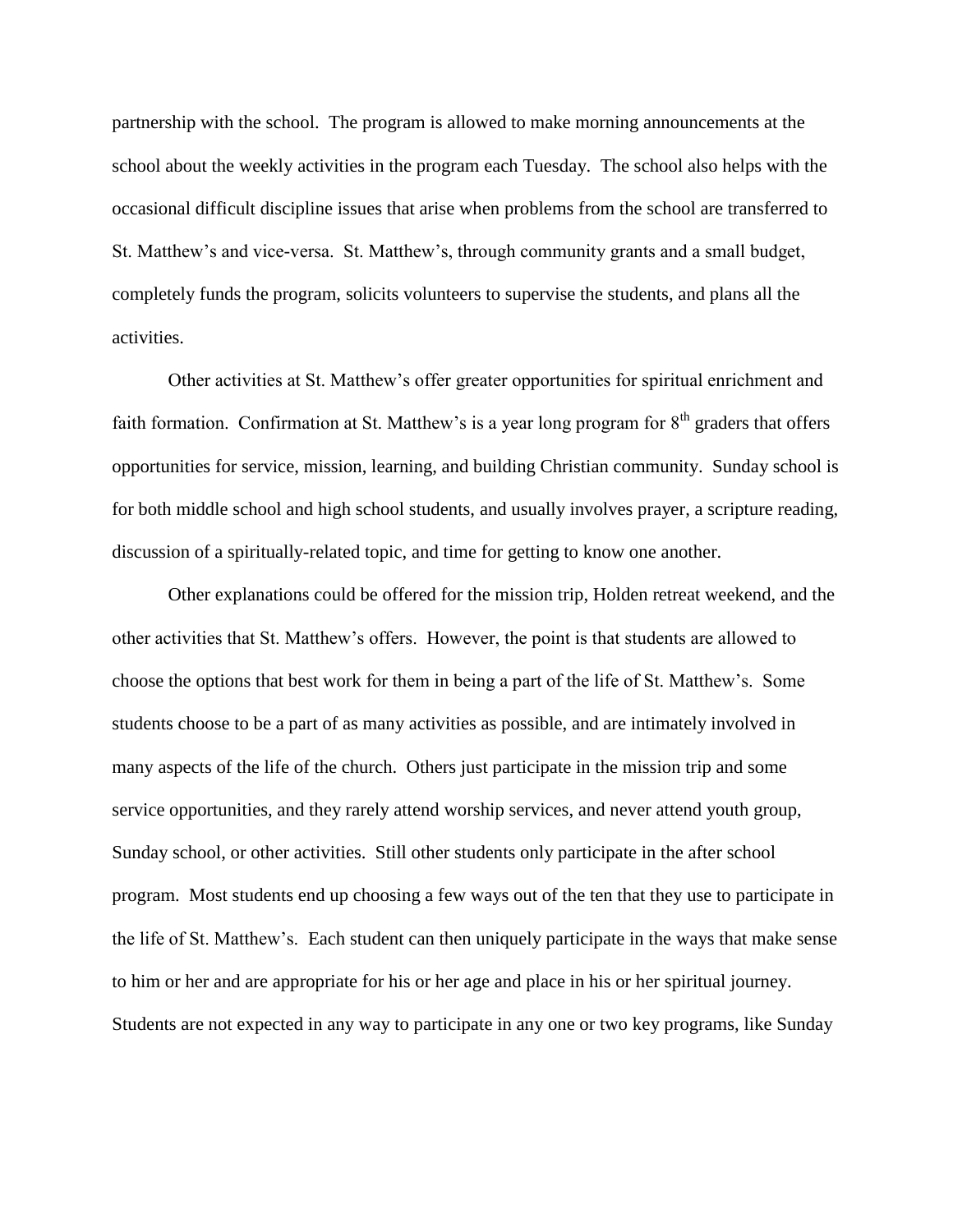School or the youth group. It is recognized and expected that these programs will not appeal to every student.

#### Evaluation

How, then, is success evaluated in this framework? SMLC is successful when it offers the greatest number of students the greatest number of opportunities to be a part of the life of the church, and when students engage those opportunities and even suggest new ways for involvement in St. Matthew"s. Initiative for finding new ways of being involved has taken place in the past two years with the addition of Nerf night to the activities available at St. Matthew"s. This is an event that is offered several times each year. It began through the initiative of five students and one after school program volunteer. It has grown since that time to about 40 people participating in one Nerf night, many of whom had never been a part of St. Matthew"s before.

Again, students being creative or taking initiative is unique to St. Matthew"s. Nor are the programs of SMLC in any way superior to what might be found at any other church. The importance of this model comes through avoiding the emphasis on singular important programs that students must be funneled into in order to achieve success in youth ministry.

The programs and evaluation are made possible through the personal relationships with students by the Life Stage Youth Coordinator. Through these relationships, involvement in the different activities at St. Matthew"s is possible and students are connected to the wider church body.

# Weaknesses

Though this framework allows for great diversity, one could argue that it lacks the unity that is called for in the church. While each student is allowed to choose from multiple options, there is little that draws students together and crosses dividing lines. Also, a model like this can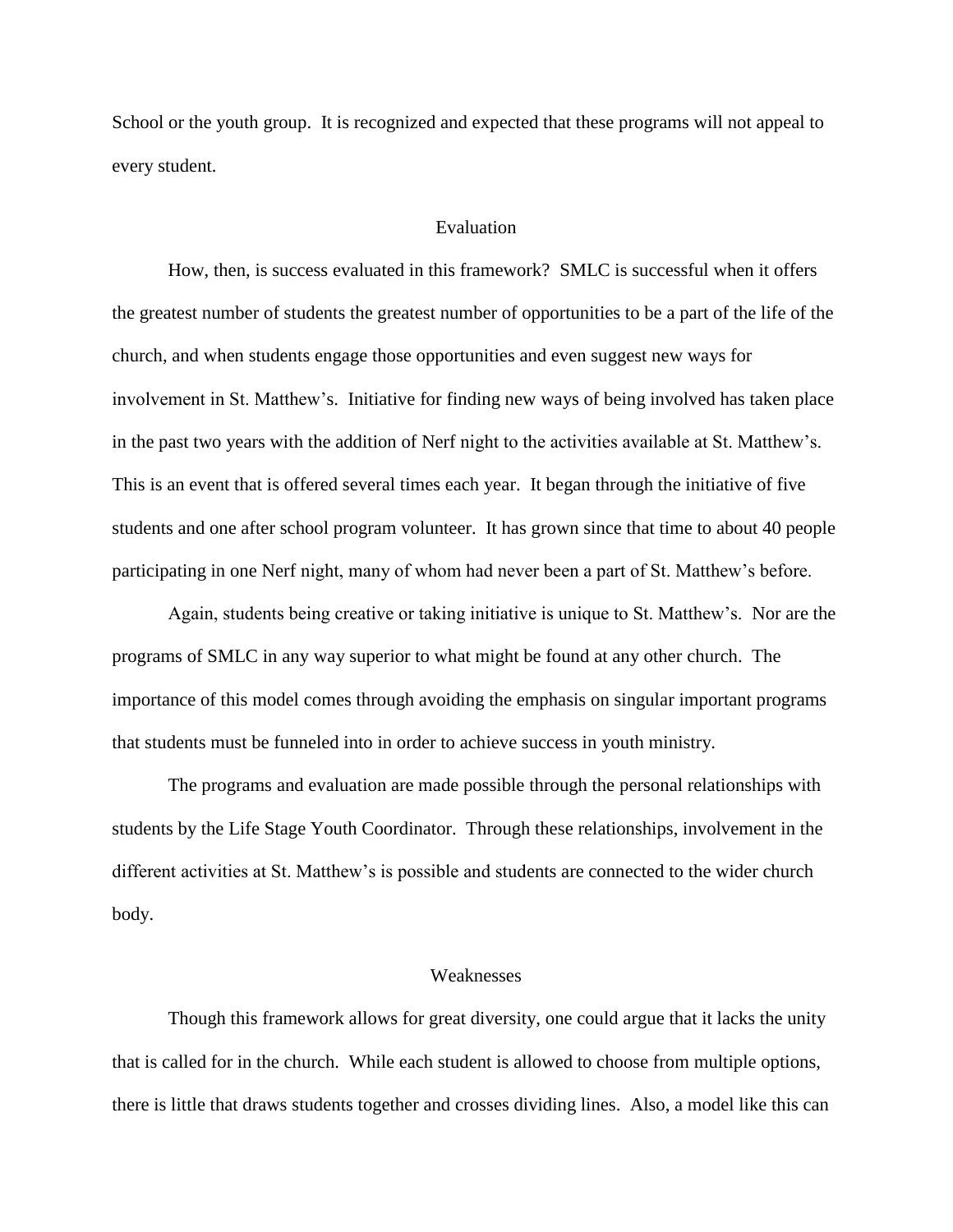inadvertently feed into consumer tendencies in students. They are offered a buffet of programs, but perhaps not the opportunities to become producers or counteract consumerism through building a strong, unified Christian community. Where Christian community exists in this model, it is fragmentary, and there are not ready opportunities to bring disparate groups together into a whole.

## **Strengths**

At first glance, this model may seem like a call to focus on programming at the expense of relationships. Instead, it is a call to recognize the uniqueness of each individual student and his or her faith journey. It is an attempt to take seriously his or her story and how that story intersects with God"s story, and that of the faith community.

Envisioning St. Matthew"s programs according to this model fits well with the changes in American culture over the past 20 years. Increasing consumer choice, ethnic diversity, and the flattening of the world have produced students who are not satisfied with one choice of program, but rather who prefer multiple ways of connecting with the church. St. Matthew"s youth ministry framework and evaluation corresponds well with this new social reality. Likewise, new social realities call for new ways of organizing, and St. Matthew"s open and participatory structure that invites new ideas and ways of connecting with the church fits in well with this.

One could also argue that it is not realistic to expect unity through attendance in a common program. If 90 students are involved in the overall life of the church, can it realistically be expected that they would all enjoy or choose to participate in the same slate of programs? Unity in this model must come from other sources, either a common baptism that unites all, or participation in a common mission.